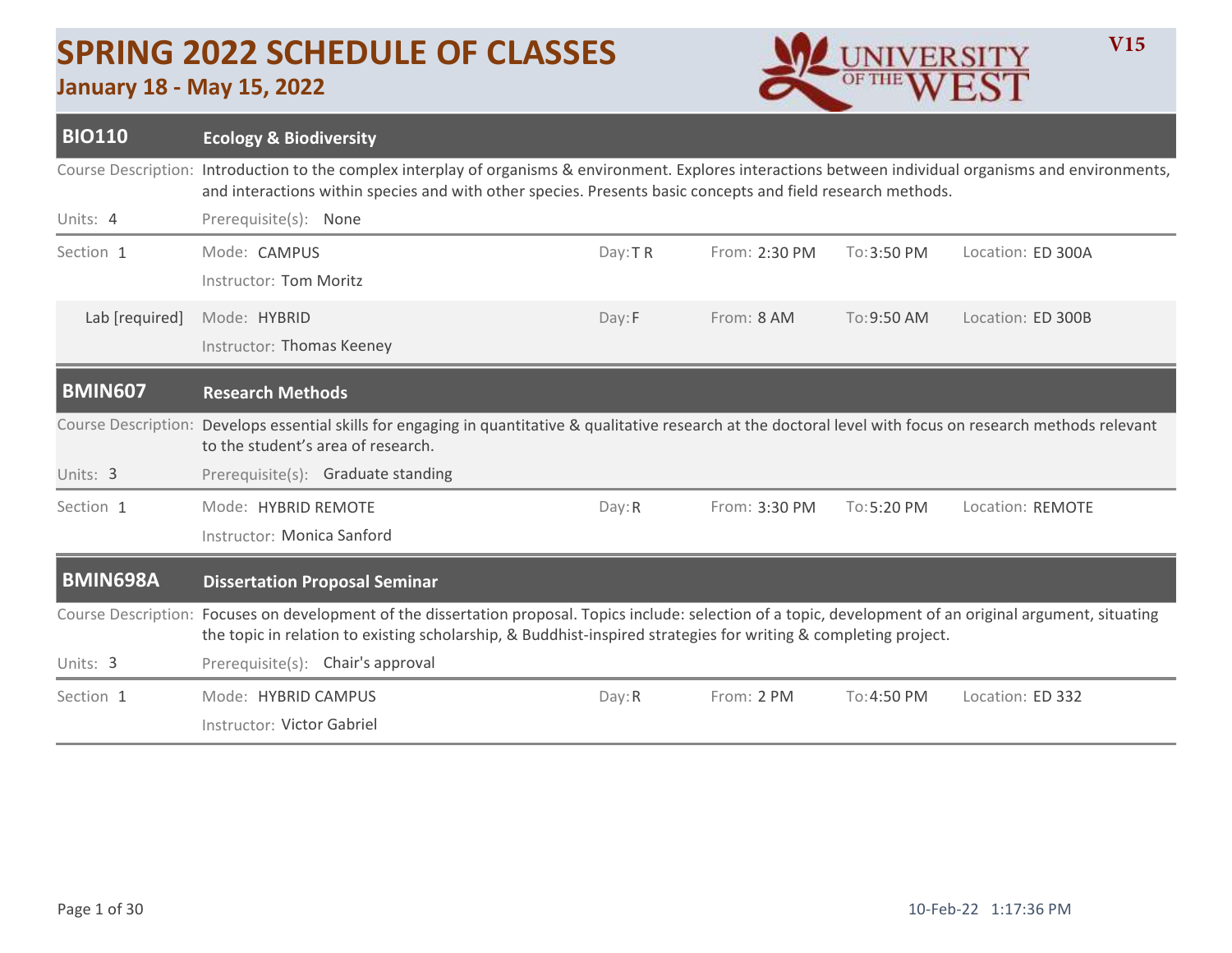| <b>BMIN698B</b> | <b>Dissertation Writing Seminar</b>                                                                                                                                                                                                                                                 |        |            |             |                  |
|-----------------|-------------------------------------------------------------------------------------------------------------------------------------------------------------------------------------------------------------------------------------------------------------------------------------|--------|------------|-------------|------------------|
|                 | Course Description: Reviews & develops strategies for dissertation writing. Topics to be discussed include Buddhist-inspired strategies for writing & completing<br>the dissertation. Students are expected to complete a solid draft of one chapter of their dissertation.         |        |            |             |                  |
| Units: 3        | Prerequisite(s): Candidacy status                                                                                                                                                                                                                                                   |        |            |             |                  |
| Section 1       | Mode: HYBRID CAMPUS                                                                                                                                                                                                                                                                 | Day: R | From: 2 PM | To: 4:50 PM | Location: ED 332 |
|                 | Instructor: Victor Gabriel                                                                                                                                                                                                                                                          |        |            |             |                  |
| <b>BMIN710</b>  | <b>Dissertation Research</b>                                                                                                                                                                                                                                                        |        |            |             |                  |
|                 | Course Description: Research for the dissertation. Upon advancement to candidacy & after the completion of coursework, students maintain continuous<br>enrollment by registering for this course each semester until successful completion of the 12-unit research requirement.     |        |            |             |                  |
| Units: 3-9      | Prerequisite(s): Candidacy status                                                                                                                                                                                                                                                   |        |            |             |                  |
| Section 1       | Mode: Independent                                                                                                                                                                                                                                                                   |        |            |             |                  |
|                 | <b>Instructor: Dissertation Chair</b>                                                                                                                                                                                                                                               |        |            |             |                  |
| <b>BMIN715</b>  | <b>Continuous Enrollment Research</b>                                                                                                                                                                                                                                               |        |            |             |                  |
|                 | Course Description: Required for doctoral candidates who have completed all course & research requirements but must remain in continuous enrollment each<br>semester until completion of exam, dissertation, etc.                                                                   |        |            |             |                  |
| Units: 1        | Prerequisite(s): Candidacy status                                                                                                                                                                                                                                                   |        |            |             |                  |
|                 |                                                                                                                                                                                                                                                                                     |        |            |             |                  |
| Section 1       | Mode: Independent                                                                                                                                                                                                                                                                   |        |            |             |                  |
|                 | <b>Instructor: Dissertation Chair</b>                                                                                                                                                                                                                                               |        |            |             |                  |
| <b>BUS210</b>   | <b>Introduction to Financial Accounting</b>                                                                                                                                                                                                                                         |        |            |             |                  |
|                 | Course Description: Fundamental concepts, theories, techniques & principles of accounting: analyzing/recording financial transactions, accounting<br>valuation/allocation practices, financial statement preparation, analysis & interpretation, & international accounting issues. |        |            |             |                  |
| Units: 3        | Prerequisite(s): MATH102 w/C or higher                                                                                                                                                                                                                                              |        |            |             |                  |
| Section 1       | Mode: CAMPUS                                                                                                                                                                                                                                                                        | Day: R | From: 7 PM | To: 9:50 PM | Location: AD 204 |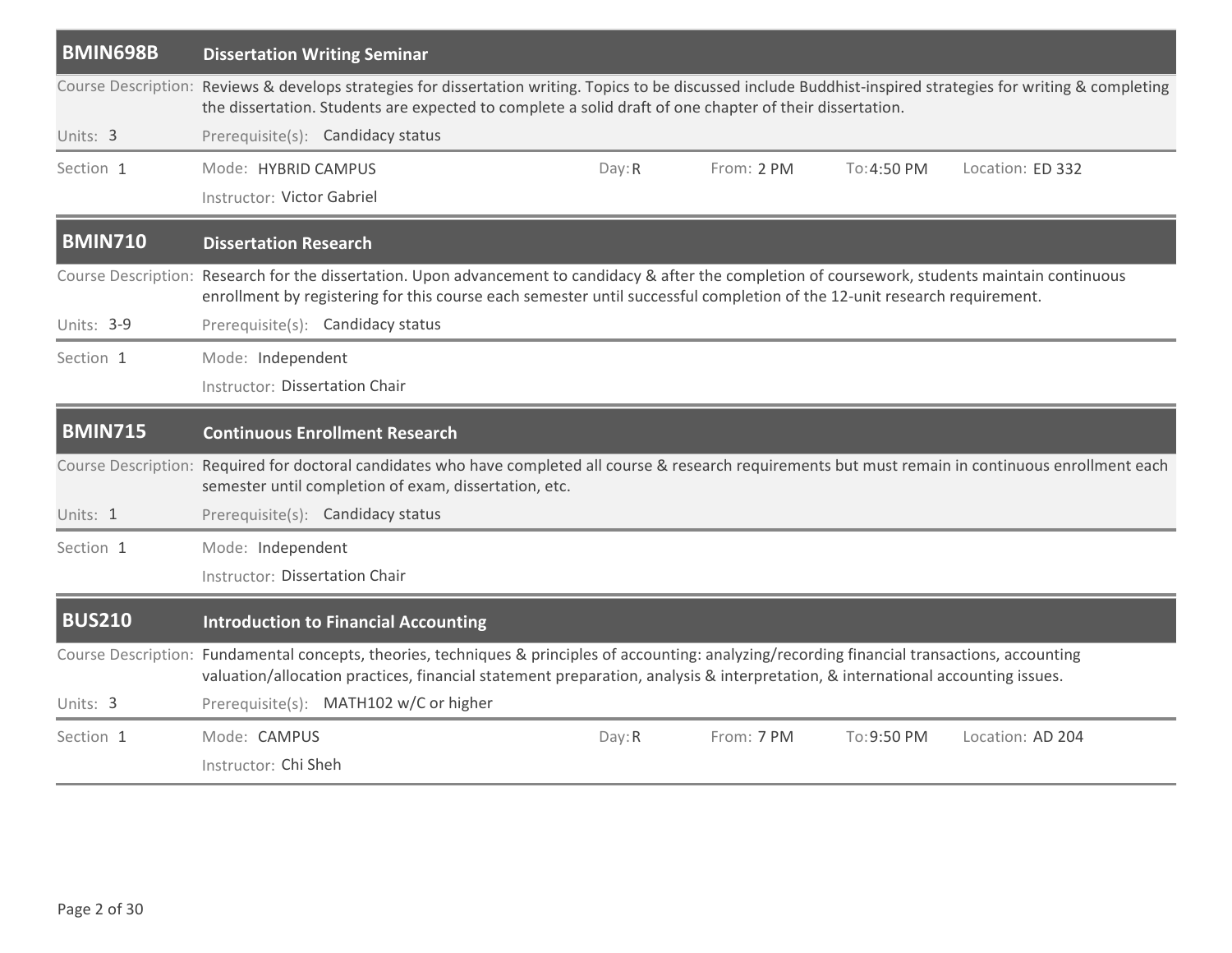| <b>BUS303</b> | <b>Business Statistics</b>                                                                                                                                                                                                                                                       |         |            |             |                  |  |  |  |  |
|---------------|----------------------------------------------------------------------------------------------------------------------------------------------------------------------------------------------------------------------------------------------------------------------------------|---------|------------|-------------|------------------|--|--|--|--|
|               | Course Description: Introduction to basic concepts & techniques necessary to organize & analyze data. Topics include data collection & reporting, probability,<br>sampling, hypothesis testing, variance, & simple regression analysis.                                          |         |            |             |                  |  |  |  |  |
| Units: 3      | Prerequisite(s): MATH107 or 112                                                                                                                                                                                                                                                  |         |            |             |                  |  |  |  |  |
| Section 1     | Mode: CAMPUS                                                                                                                                                                                                                                                                     | Day: TR | From: 5 PM | To:6:20 PM  | Location: AD 204 |  |  |  |  |
|               | Instructor: Chi Sheh                                                                                                                                                                                                                                                             |         |            |             |                  |  |  |  |  |
| <b>BUS304</b> | <b>Management Science</b>                                                                                                                                                                                                                                                        |         |            |             |                  |  |  |  |  |
|               | Course Description: Explores management science topics including optimization techniques of linear programming, transportation & nonlinear models,<br>queuing models, simulation, project scheduling, inventory, order & production, quantity discounts, & safety stock models.  |         |            |             |                  |  |  |  |  |
| Units: 3      | Prerequisite(s): BUS303                                                                                                                                                                                                                                                          |         |            |             |                  |  |  |  |  |
| Section 1     | Mode: CAMPUS                                                                                                                                                                                                                                                                     | Day: W  | From: 7 PM | To: 9:50 PM | Location: AD 204 |  |  |  |  |
|               | Instructor: Yue-Yun (Bill) Chen                                                                                                                                                                                                                                                  |         |            |             |                  |  |  |  |  |
|               |                                                                                                                                                                                                                                                                                  |         |            |             |                  |  |  |  |  |
| <b>BUS306</b> | <b>Business Communications</b>                                                                                                                                                                                                                                                   |         |            |             |                  |  |  |  |  |
|               | Course Description: Focuses on communication skills in the business setting including message strategy, effective business writing, presentation skills, verbal &<br>non-verbal components of communication, & small group communication.                                        |         |            |             |                  |  |  |  |  |
| Units: 3      | Prerequisite(s): none                                                                                                                                                                                                                                                            |         |            |             |                  |  |  |  |  |
| Section 1     | Mode: CAMPUS                                                                                                                                                                                                                                                                     | Day: W  | From: 7 PM | To: 9:50 PM | Location: ED 201 |  |  |  |  |
|               | Instructor: Stephen O'Sullivan                                                                                                                                                                                                                                                   |         |            |             |                  |  |  |  |  |
| <b>BUS307</b> | <b>Managerial Accounting</b>                                                                                                                                                                                                                                                     |         |            |             |                  |  |  |  |  |
|               | Course Description: Concepts & methods used in managerial planning, control, & decision making, with emphasis on the use of financial information for<br>internal decision making. Explores budgeting, costing, analysis methods, relevant costs, & capital budgeting decisions. |         |            |             |                  |  |  |  |  |
| Units: 3      | Prerequisite(s): BUS210                                                                                                                                                                                                                                                          |         |            |             |                  |  |  |  |  |
| Section 1     | Mode: ONLINE                                                                                                                                                                                                                                                                     |         |            |             |                  |  |  |  |  |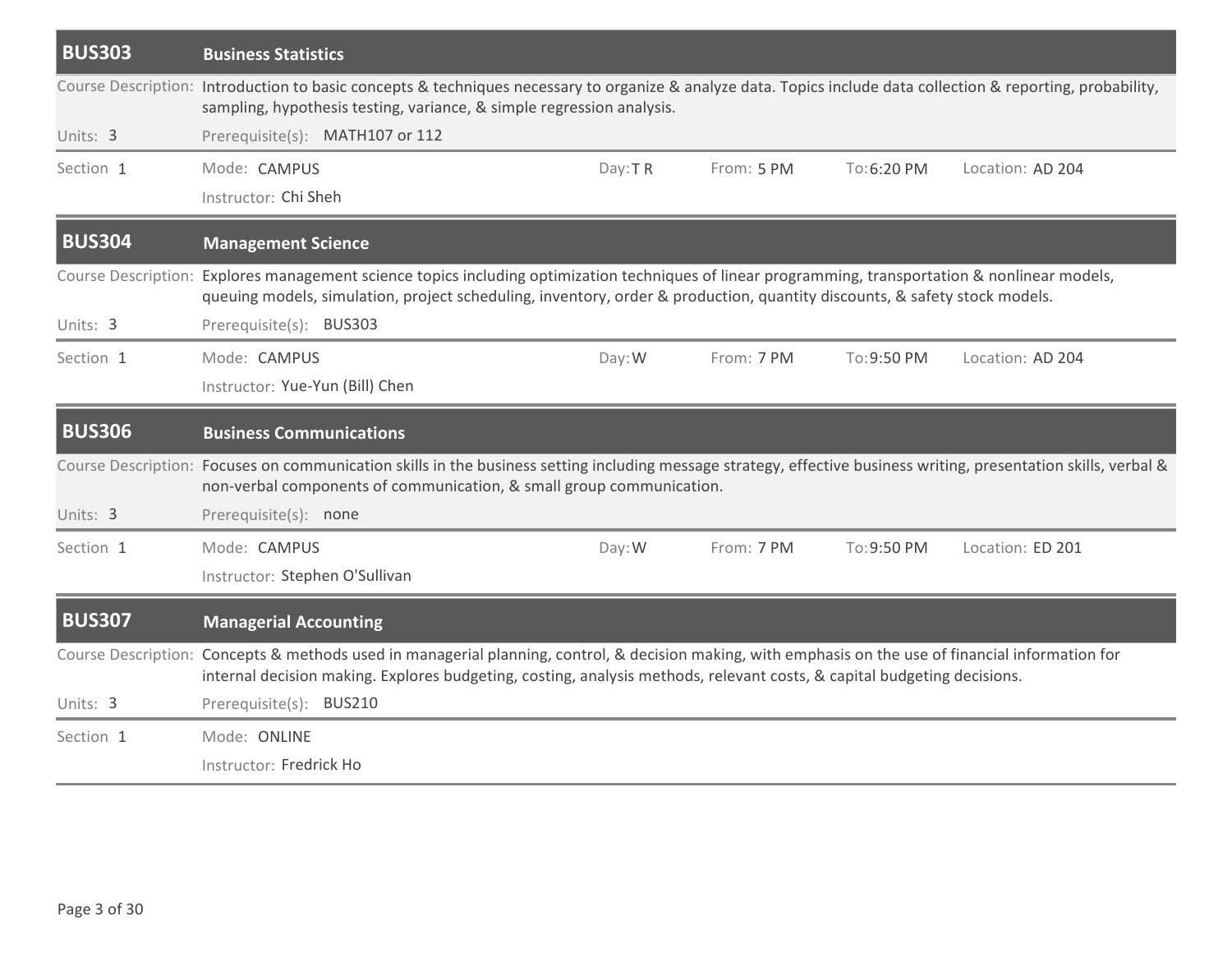| <b>BUS320</b> | <b>Organization &amp; Management</b>                                                                                                                                                                                                                                                  |        |            |             |                  |
|---------------|---------------------------------------------------------------------------------------------------------------------------------------------------------------------------------------------------------------------------------------------------------------------------------------|--------|------------|-------------|------------------|
|               | Course Description: Study of organizational behavior & environmental forces affecting today's management practices. Reviews various levels of management<br>& their role in sustainable development & utilization of resources to achieve objectives & meet social responsibilities.  |        |            |             |                  |
| Units: 3      | Prerequisite(s): BUS308                                                                                                                                                                                                                                                               |        |            |             |                  |
| Section 1     | Mode: CAMPUS                                                                                                                                                                                                                                                                          | Day: W | From: 2 PM | To: 4:50 PM | Location: ED 201 |
|               | Instructor: Meskerem Tadesse                                                                                                                                                                                                                                                          |        |            |             |                  |
| <b>BUS340</b> | <b>Management Information Systems</b>                                                                                                                                                                                                                                                 |        |            |             |                  |
|               | Course Description: Introduces foundation concepts of information systems (IS) in business; technologies such as hardware, software, database, networks;<br>business applications such as Internet, Intranet, Extranet, electronic business/commerce; & the IS development life cycle |        |            |             |                  |
| Units: 3      | Prerequisite(s): none                                                                                                                                                                                                                                                                 |        |            |             |                  |
| Section 1     | Mode: HYBRID CAMPUS                                                                                                                                                                                                                                                                   | Day: U | From: 9 AM | To:3:50 PM  | Location: AD 205 |
|               | Instructor: Stephen Wu                                                                                                                                                                                                                                                                |        |            |             |                  |
|               | Meets 7 weeks: 1/23, 2/6, 2/27, 3/13, 4/3, 4/24, 5/8. ON CAMPUS SESSIONS: 1/23, 3/13, 4/24                                                                                                                                                                                            |        |            |             |                  |
|               |                                                                                                                                                                                                                                                                                       |        |            |             |                  |
| <b>BUS419</b> | <b>Financial Statement Analysis</b>                                                                                                                                                                                                                                                   |        |            |             |                  |
|               | Course Description: In-depth review of using financial statements to evaluate business performance, health, & sustainability. Introduces analytic tools used to<br>evaluate financial performance against industry standards & competitors, as well as past financial performance.    |        |            |             |                  |
| Units: 3      | Prerequisite(s): BUS210                                                                                                                                                                                                                                                               |        |            |             |                  |
| Section 1     | Mode: CANCELLED                                                                                                                                                                                                                                                                       | Day: M | From: 7 PM | To:9:50 PM  | Location:        |
|               | Instructor:                                                                                                                                                                                                                                                                           |        |            |             |                  |
| <b>BUS420</b> | <b>Marketing Management</b>                                                                                                                                                                                                                                                           |        |            |             |                  |
|               | Course Description: Study of marketing strategies, programs, & plans on which sound marketing practices are based; special emphasis on analyzing marketing<br>situations.                                                                                                             |        |            |             |                  |
| Units: 3      | Prerequisite(s): BUS330                                                                                                                                                                                                                                                               |        |            |             |                  |
| Section 1     | Mode: CAMPUS                                                                                                                                                                                                                                                                          | Day: R | From: 2 PM | To: 4:50 PM | Location: AD 205 |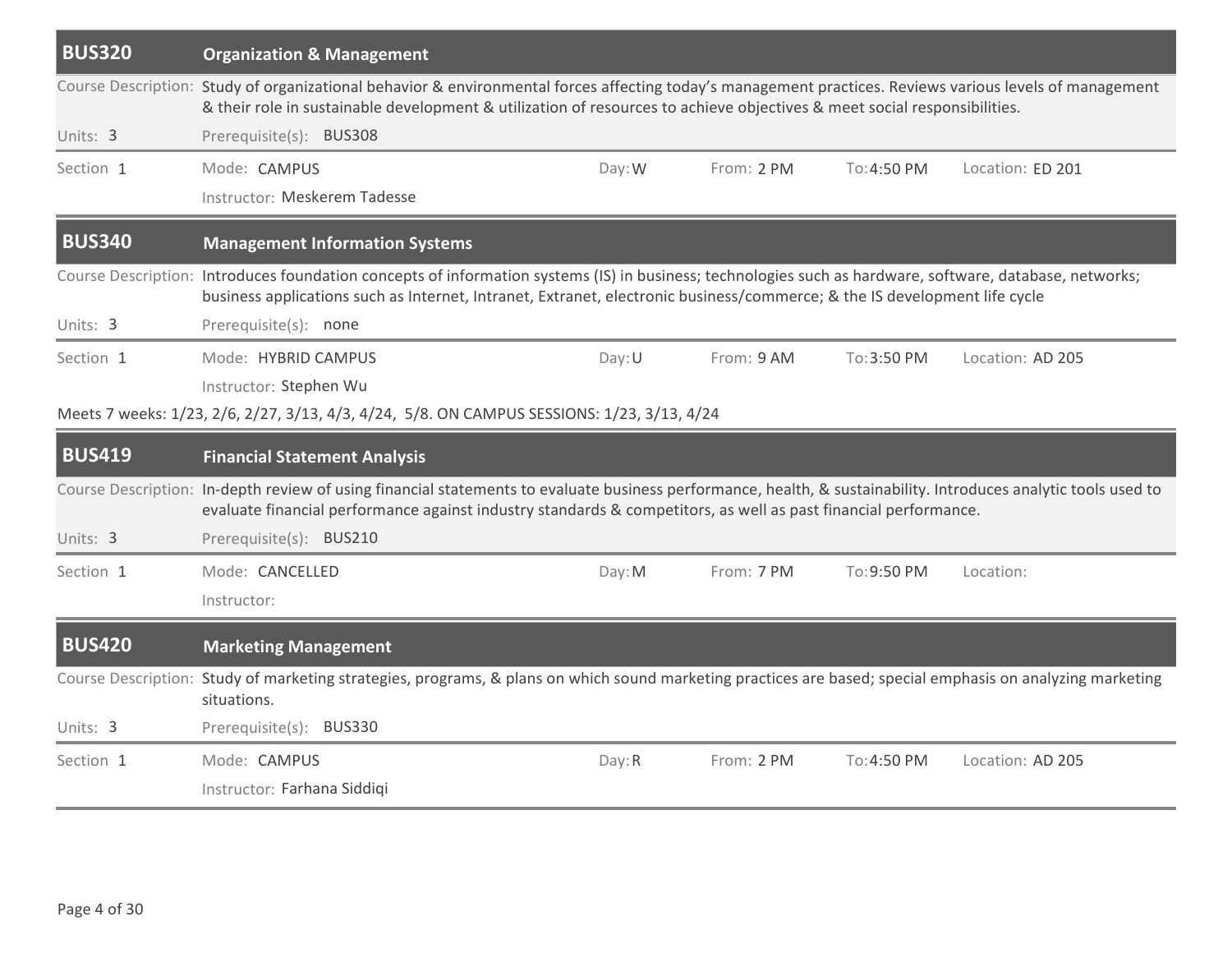| <b>BUS454</b> | <b>International Business Law</b>                                                                                                                                                                                                                                                     |          |               |             |                  |
|---------------|---------------------------------------------------------------------------------------------------------------------------------------------------------------------------------------------------------------------------------------------------------------------------------------|----------|---------------|-------------|------------------|
|               | Course Description: Examines laws governing international operations. Focuses on international arbitration of investment disputes, the impact of nationalism<br>on traditional ownership strategies, & how to establish a corporation in civil law countries. Includes case studies.  |          |               |             |                  |
| Units: 3      | Prerequisite(s): BUS200                                                                                                                                                                                                                                                               |          |               |             |                  |
| Section 1     | Mode: CAMPUS<br>Instructor: Michael Arnold                                                                                                                                                                                                                                            | Day: M   | From: 7 PM    | To: 9:50 PM | Location: ED 201 |
| <b>BUS455</b> | <b>Seminar: Doing Business in the US</b>                                                                                                                                                                                                                                              |          |               |             |                  |
|               | Course Description: Explores planning, starting, & sustaining a profitable business in the US. Examines practical issues, concepts, & key factors including access<br>to capital, financial management. Focuses on the practical application of strategic planning in case studies.   |          |               |             |                  |
| Units: 3      | Prerequisite(s): none                                                                                                                                                                                                                                                                 |          |               |             |                  |
| Section 1     | Mode: CAMPUS                                                                                                                                                                                                                                                                          | Day: T   | From: 7 PM    | To:9:50 PM  | Location: AD 205 |
|               | Instructor: Meskerem Tadesse                                                                                                                                                                                                                                                          |          |               |             |                  |
| <b>BUS470</b> | <b>Business Philosophy &amp; Ethics</b>                                                                                                                                                                                                                                               |          |               |             |                  |
|               | Course Description: Examines ethical issues in modern organizations & their negative effect on society; reviews relevant philosophies from various religious<br>perspectives including humanistic Buddhism to explore how they can be used to solve modern business ethical problems. |          |               |             |                  |
| Units: 3      | Prerequisite(s): 75 units earned                                                                                                                                                                                                                                                      |          |               |             |                  |
| Section 1     | Mode: HYBRID CAMPUS                                                                                                                                                                                                                                                                   | Day:F    | From: 5 PM    | To: 7:50 PM | Location: AD 205 |
|               | Instructor: Murray Johannsen                                                                                                                                                                                                                                                          |          |               |             |                  |
|               | Meets on campus 2/11, 4/8, 5/6. Remaining sessions online or remote as per instructor.                                                                                                                                                                                                |          |               |             |                  |
| <b>CAP401</b> | <b>Capstone: Religion, Science &amp; Society</b>                                                                                                                                                                                                                                      |          |               |             |                  |
|               | Course Description: Integrates students' general education by examining interactions between religion, science, & society. Topics include religion & social<br>conflict, science & cultural change, gender & religion, the science vs. religion debate.                               |          |               |             |                  |
| Units: 3      | Prerequisite(s): Completion of 42 units GE, incl. all GE Core Competencies.                                                                                                                                                                                                           |          |               |             |                  |
| Section 1     | Mode: CAMPUS                                                                                                                                                                                                                                                                          | Day: M W | From: 4:30 PM | To: 5:50 PM | Location: AD 206 |
|               | Instructor: Christopher Johnson                                                                                                                                                                                                                                                       |          |               |             |                  |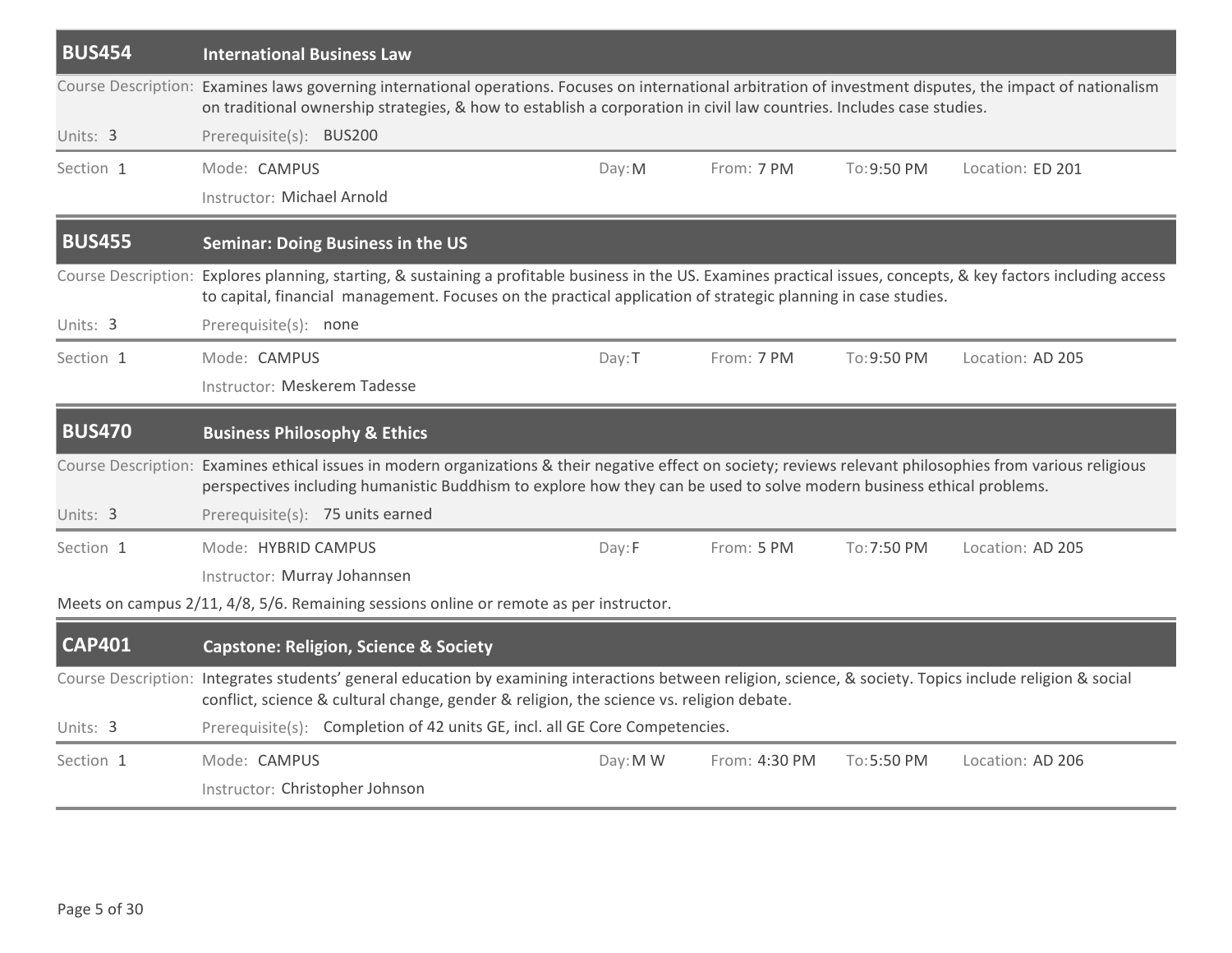| <b>CONT201</b>  | <b>Introducation to Wellness</b>                                                                                                                                                                                                                                   |          |                                                  |              |                   |
|-----------------|--------------------------------------------------------------------------------------------------------------------------------------------------------------------------------------------------------------------------------------------------------------------|----------|--------------------------------------------------|--------------|-------------------|
|                 | Course Description: Introduces theories and practices related to personal wellness, such as qi gong practice, outdoor walking meditation, traditional Chinese<br>and Ayurveda teachings on wellness, and Western neuroscience teachings on emotional intelligence. |          |                                                  |              |                   |
| Units: 3        | Prerequisite(s): L&C 120                                                                                                                                                                                                                                           |          |                                                  |              |                   |
| Section 1       | Mode: CAMPUS                                                                                                                                                                                                                                                       | Day: M W | From: 12:30 PM                                   | To: 1:50 PM  | Location: AD 2005 |
|                 | Instructor: John Freese                                                                                                                                                                                                                                            |          |                                                  |              |                   |
| <b>CONT510</b>  | <b>Topics in Comparative Contemplative Practice</b>                                                                                                                                                                                                                |          |                                                  |              |                   |
|                 | Course Description: Seminar in special area of interest in the comparative study of contemplative practice. Topic to be announced each semester.                                                                                                                   |          |                                                  |              |                   |
| Units: 3        | Prerequisite(s): Graduate standing                                                                                                                                                                                                                                 |          |                                                  |              |                   |
| Section 1       | Mode: REMOTE                                                                                                                                                                                                                                                       | Day: M   | From: 2:30 PM                                    | To: 5:20 PM  | Location: REMOTE  |
|                 | Instructor: Dung Nguyen                                                                                                                                                                                                                                            |          | TOPIC: Engaged Compassion in Buddhist Traditions |              |                   |
| <b>CS102</b>    | Whole Person Wellness for College: Social, Emotional, & Behavioral Self-Management                                                                                                                                                                                 |          |                                                  |              |                   |
|                 | Course Description: Provides whole-person introduction to social, emotional, and behavioral self-management through high-impact activities, training, tips,<br>and tools. Includes weekly lab.                                                                     |          |                                                  |              |                   |
| Units: 1        | Prerequisite(s): None                                                                                                                                                                                                                                              |          |                                                  |              |                   |
| Section 1       | Mode: REMOTE                                                                                                                                                                                                                                                       | Day: W   | From: 9:30 AM                                    | To: 10:50 AM | Location: REMOTE  |
|                 | Instructor: Jenny Hannah                                                                                                                                                                                                                                           |          |                                                  |              |                   |
| <b>ENGL090A</b> | <b>Academic Writing</b>                                                                                                                                                                                                                                            |          |                                                  |              |                   |
|                 | Course Description: Prepares students for college-level composition. Focus includes writing from paragraph to essay, developing & organizing ideas, building<br>unified & coherent compositions, & incorporating MLA citations & references.                       |          |                                                  |              |                   |
| Units: 3        | Prerequisite(s): Placement                                                                                                                                                                                                                                         |          |                                                  |              |                   |
| Section 1       | Mode: CAMPUS                                                                                                                                                                                                                                                       | Day: M W | From: 3:30 PM                                    | To:4:50 PM   | Location: AD 215  |
| Lab [required]  | <b>Instructor: Cary Brous</b>                                                                                                                                                                                                                                      | Day: W   | From: 5 PM                                       | To:5:30 PM   | Location: AD 215  |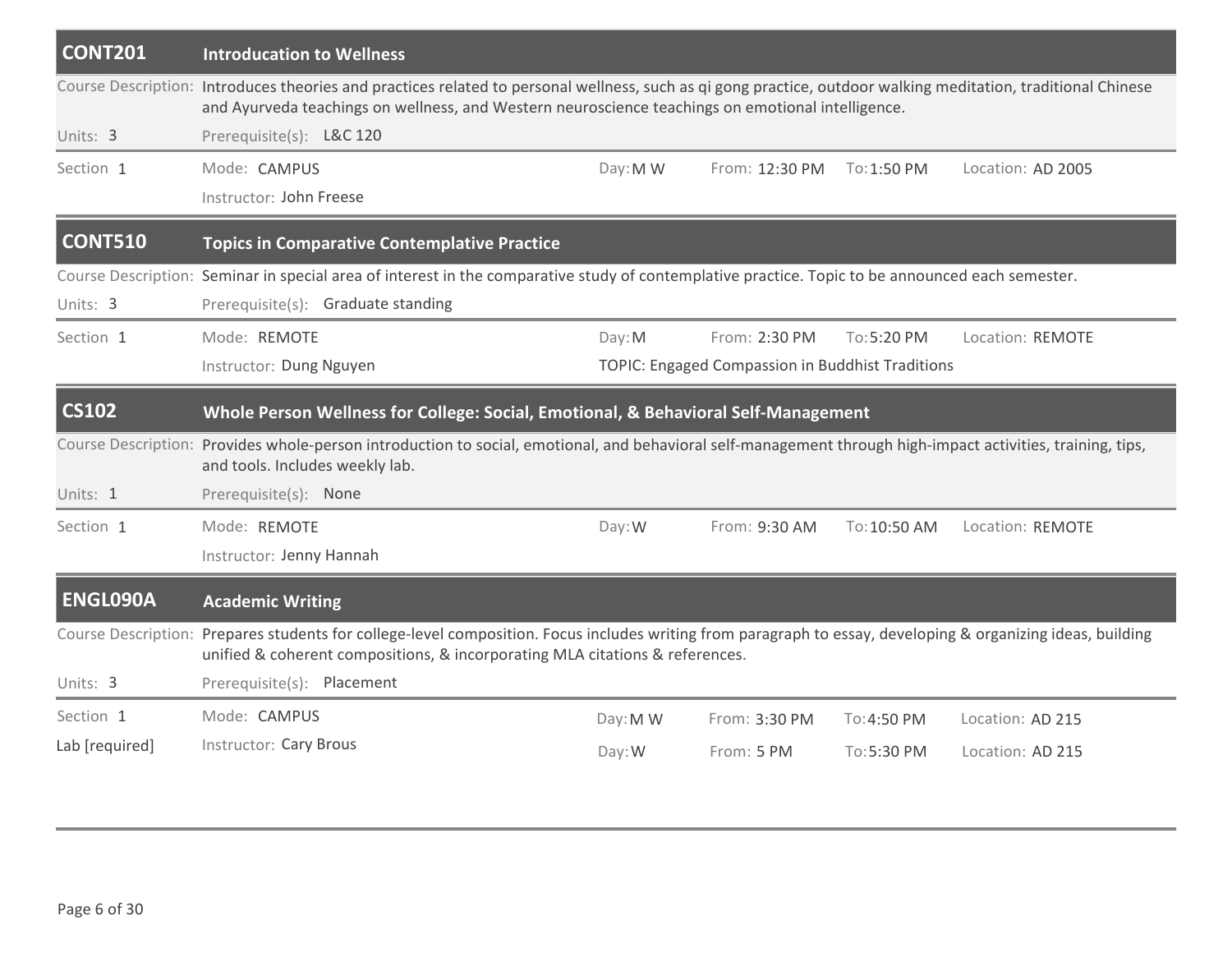| ENGL100A                    | <b>College Writing</b>                                                                                                                                                                                                                                                        |                      |                             |                                      |                                      |  |  |
|-----------------------------|-------------------------------------------------------------------------------------------------------------------------------------------------------------------------------------------------------------------------------------------------------------------------------|----------------------|-----------------------------|--------------------------------------|--------------------------------------|--|--|
|                             | Course Description: Essay writing for academic purposes. Students apply the writing process to organize & develop thesis-driven essays. Students practice<br>effective expository writing incorporating outside sources & learn to develop arguments through multiple drafts. |                      |                             |                                      |                                      |  |  |
| Units: 3                    | Prerequisite(s): ENGL090A w/B- or higher or placement                                                                                                                                                                                                                         |                      |                             |                                      |                                      |  |  |
| Section 1<br>Lab [required] | Mode: CAMPUS<br>Instructor: Akhanaton Cacao                                                                                                                                                                                                                                   | Day: M W<br>$Day:$ W | From: 1:30 PM<br>From: 3 PM | $To:2:50 \text{ PM}$<br>$To:3:30$ PM | Location: ED 336<br>Location: ED 336 |  |  |

| <b>ENGL100B</b>            | <b>College Speech</b>                                                                                                                                                                                                                         |  |  |  |  |  |  |  |
|----------------------------|-----------------------------------------------------------------------------------------------------------------------------------------------------------------------------------------------------------------------------------------------|--|--|--|--|--|--|--|
| <b>Course Description:</b> | Speaking & listening requirements to prepare students for the American college classroom. Emphasizes public communication &<br>presentation skills in a variety of academic settings.                                                         |  |  |  |  |  |  |  |
| Units: 3                   | Prerequisite(s): ENGL090B w/B- or higher or placement test                                                                                                                                                                                    |  |  |  |  |  |  |  |
| Section 1                  | Mode: CAMPUS<br>Location: ED 307<br>Day: R<br>From: 4:30 PM<br>To: 7:20 PM                                                                                                                                                                    |  |  |  |  |  |  |  |
|                            | Instructor: William Kennedy                                                                                                                                                                                                                   |  |  |  |  |  |  |  |
| <b>ENGL100D</b>            | <b>College Reading</b>                                                                                                                                                                                                                        |  |  |  |  |  |  |  |
| <b>Course Description:</b> | Preparation for college-level reading. Focuses on developing critical & analytical reading skills for vocabulary development,<br>comprehension, & information literacy.                                                                       |  |  |  |  |  |  |  |
| Units: 3                   | Prerequisite(s): ENGL090D w/B- or higher or placement test                                                                                                                                                                                    |  |  |  |  |  |  |  |
| Section 1                  | Mode: CANCELLED<br>From: 1 PM<br>To: 3:50 PM<br>Location:<br>Day: T                                                                                                                                                                           |  |  |  |  |  |  |  |
|                            | Instructor:                                                                                                                                                                                                                                   |  |  |  |  |  |  |  |
| <b>ENGL101</b>             | <b>English Composition</b>                                                                                                                                                                                                                    |  |  |  |  |  |  |  |
|                            | Course Description: Training in effective written composition. Assignments include expository & argumentative essays & preparation of a documented short<br>research paper on themes that include issues of East/West cultural understanding. |  |  |  |  |  |  |  |
| Units: 3                   | Prerequisite(s): ENGL100A w/B- or higher or placement test                                                                                                                                                                                    |  |  |  |  |  |  |  |
| Section 1                  | Mode: CAMPUS<br>Day: M W<br>From: 4 PM<br>To:5:20 PM<br>Location: ED 309                                                                                                                                                                      |  |  |  |  |  |  |  |
|                            | Instructor: Robert Danielak                                                                                                                                                                                                                   |  |  |  |  |  |  |  |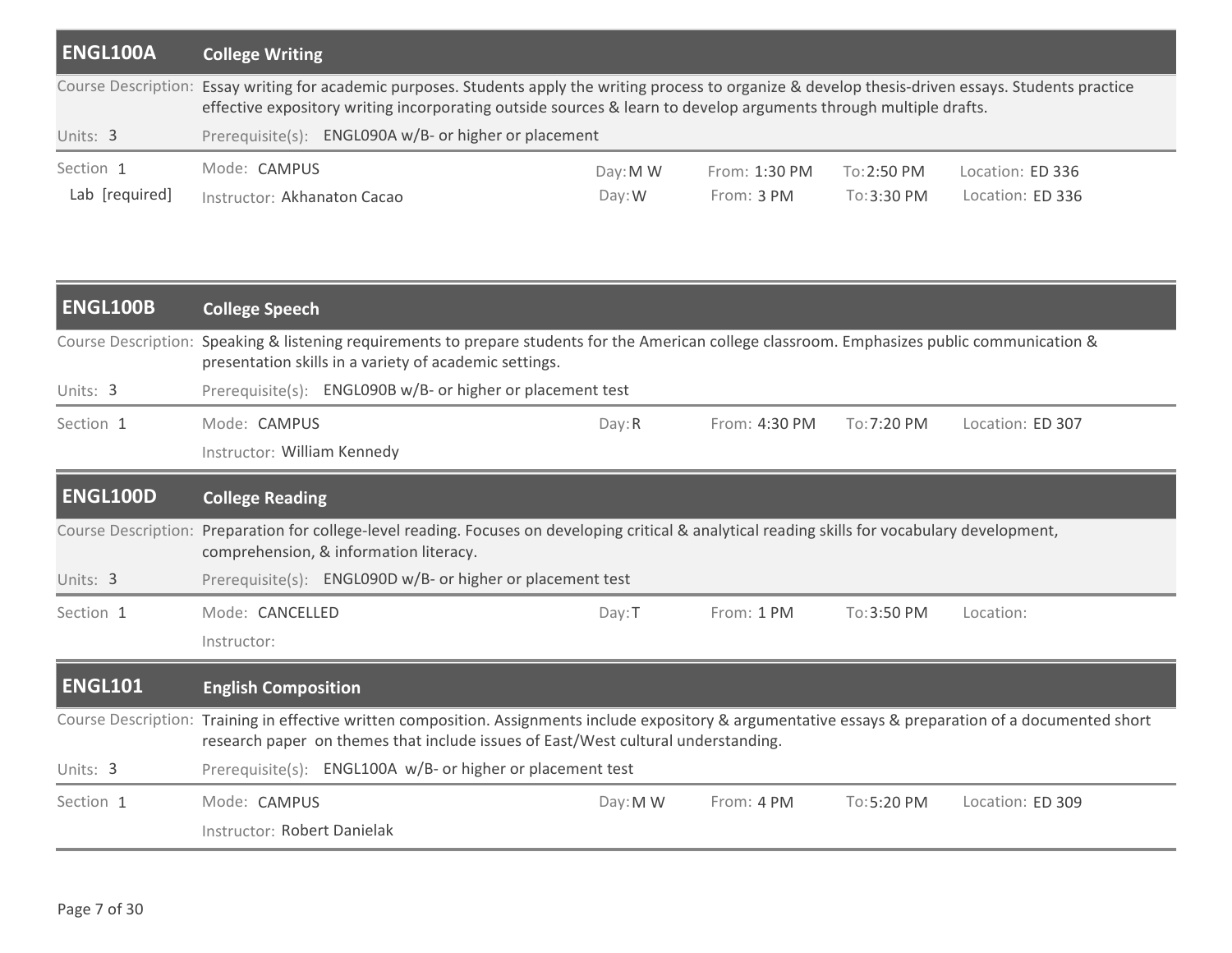| <b>ENGL102</b> | <b>Composition II: Critical Thinking</b>                                                                                                                                                                                                                               |          |               |            |                   |
|----------------|------------------------------------------------------------------------------------------------------------------------------------------------------------------------------------------------------------------------------------------------------------------------|----------|---------------|------------|-------------------|
|                | Course Description: Introduction to the elements & applications of critical thinking & writing. Emphasis on argumentative, persuasive, analytical, & evaluative<br>writing, along with the assessment & uses of sources.                                               |          |               |            |                   |
| Units: 3       | Prerequisite(s): ENGL101 w/C or higher                                                                                                                                                                                                                                 |          |               |            |                   |
| Section 1      | Mode: CAMPUS                                                                                                                                                                                                                                                           | Day: M W | From: 4 PM    | To:5:20 PM | Location: ED 300A |
|                | Instructor: Akhanaton Cacao                                                                                                                                                                                                                                            |          |               |            |                   |
| <b>ENGL201</b> | <b>Methods of Literary Studies</b>                                                                                                                                                                                                                                     |          |               |            |                   |
|                | Course Description: Introduces literary research & training & practice examining texts from various theoretical & critical approaches. Emphasizes close reading<br>skills to develop effective strategies for critical thinking & writing about literature.            |          |               |            |                   |
| Units: 3       | Prerequisite(s): none                                                                                                                                                                                                                                                  |          |               |            |                   |
| Section 1      | Mode: CANCELLED                                                                                                                                                                                                                                                        | Day: M W | From: 7 PM    | To:8:20 PM | Location:         |
|                | Instructor:                                                                                                                                                                                                                                                            |          |               |            |                   |
| <b>ENGL315</b> | <b>Reading Poetry</b>                                                                                                                                                                                                                                                  |          |               |            |                   |
|                | Course Description: Study of critical issues (metrics, diction, figurative language, symbolism, irony & ambiguity, form & structure) & aesthetic issues, including<br>evaluative criteria, followed by close critical analysis of a selection of representative poems. |          |               |            |                   |
| Units: 3       | Prerequisite(s): none                                                                                                                                                                                                                                                  |          |               |            |                   |
| Section 1      | Mode: CANCELLED                                                                                                                                                                                                                                                        | Day: M W | From: 5:30 PM | To:6:50 PM | Location:         |
|                | Instructor:                                                                                                                                                                                                                                                            |          |               |            |                   |
| <b>ENGL412</b> | Seminar: Folklore & Mythology - Oral Traditions to Popular Culture                                                                                                                                                                                                     |          |               |            |                   |
|                | Course Description: Examines major forms of folklore (e.g., myths, legends, epics, beliefs, rituals, festivals) & the theoretical approaches used in their study.                                                                                                      |          |               |            |                   |
| Units: 3       | Prerequisite(s): ENGL102                                                                                                                                                                                                                                               |          |               |            |                   |
|                |                                                                                                                                                                                                                                                                        |          |               |            |                   |
| Section 1      | Mode: CAMPUS                                                                                                                                                                                                                                                           | Day:T    | From: 4 PM    | To:6:50 PM | Location: ED 300A |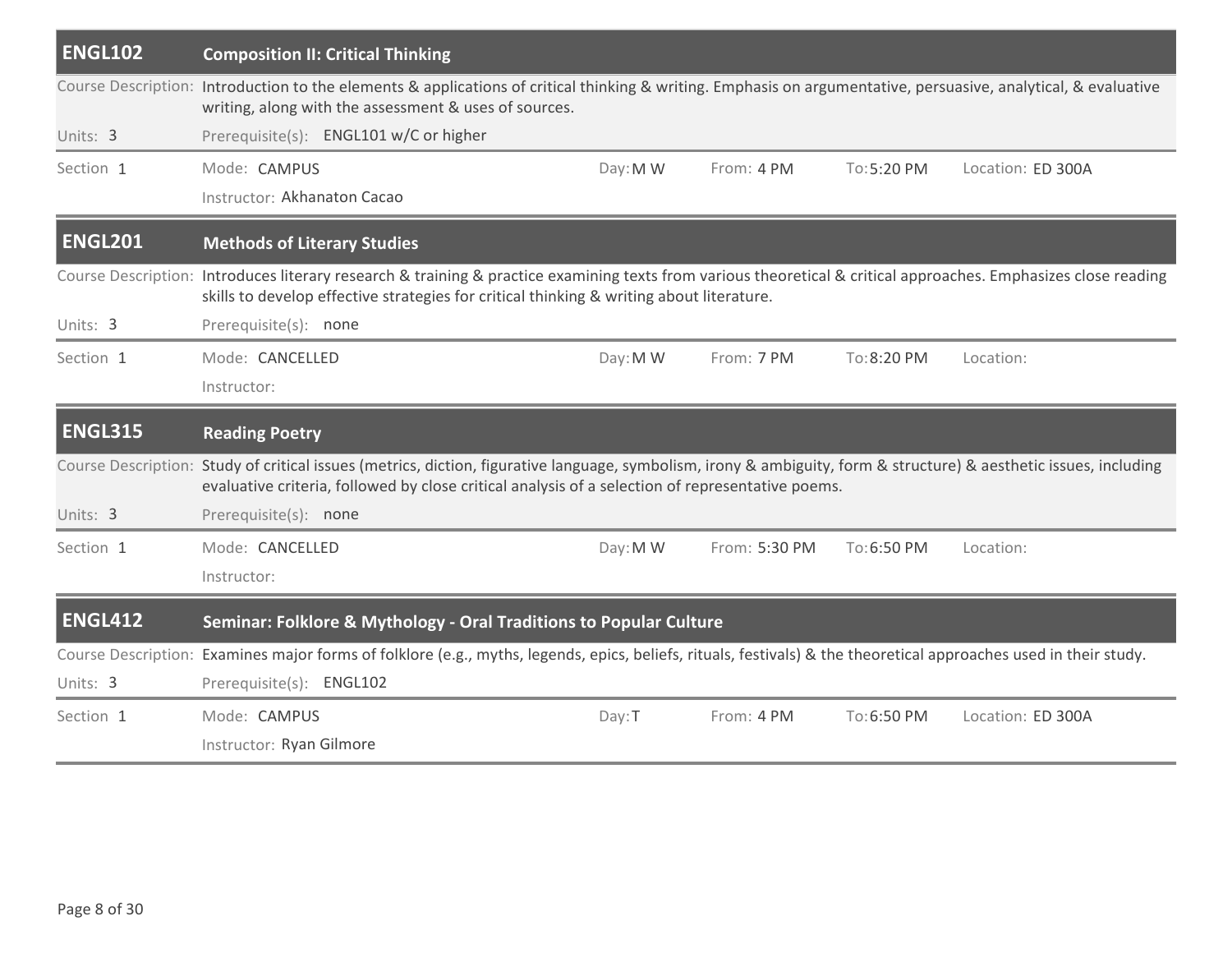| <b>ENGL413</b>             | <b>Seminar: Literature &amp; Other Arts</b>                                                                                                                                                                                                                                |        |                                 |              |                   |
|----------------------------|----------------------------------------------------------------------------------------------------------------------------------------------------------------------------------------------------------------------------------------------------------------------------|--------|---------------------------------|--------------|-------------------|
|                            | Course Description: Investigates relationship of literature & other arts, including music, painting, photography, other visual arts, sculpture, performing arts, &<br>architecture. Topics may include literature written in English as well as literature in translation. |        |                                 |              |                   |
| Units: 3                   | Prerequisite(s): ENGL102                                                                                                                                                                                                                                                   |        |                                 |              |                   |
| Section 1                  | Mode: CANCELLED                                                                                                                                                                                                                                                            | Day: T | From: 7 PM                      | To: 9:50 PM  | Location:         |
|                            | Instructor:                                                                                                                                                                                                                                                                |        | TOPIC: Horror Film & Literature |              |                   |
| <b>ENGL475</b>             | <b>Shakespeare: Text, Film, &amp; Stage</b>                                                                                                                                                                                                                                |        |                                 |              |                   |
|                            | Course Description: Textual study of selected plays, television & cinematic productions, & recorded stage productions. Examines plays in reference to time<br>period, criticism, & dramatic structure, while also exploring interpretation for modern audiences.           |        |                                 |              |                   |
| Units: 3                   | Prerequisite(s): ENGL102                                                                                                                                                                                                                                                   |        |                                 |              |                   |
| Section 1                  | Mode: CAMPUS                                                                                                                                                                                                                                                               | Day: R | From: 4 PM                      | To:6:50 PM   | Location: ED 300A |
|                            | Instructor: Ryan Gilmore                                                                                                                                                                                                                                                   |        |                                 |              |                   |
| <b>ENGL495</b>             | <b>Senior Project (Comprehensive Capstone)</b>                                                                                                                                                                                                                             |        |                                 |              |                   |
| Course Description:        | Explores standards & best practices of literary scholarship. Students create a research project relevant to current & future scholarship. The<br>project is expected to be at a level appropriate for graduate school admission or conference presentation.                |        |                                 |              |                   |
| Units: 3                   | Prerequisite(s): Senior status                                                                                                                                                                                                                                             |        |                                 |              |                   |
| Section 1                  | Mode: HYBRID CAMPUS                                                                                                                                                                                                                                                        | Day:F  | From: 11:30 AM                  | To: 12:50 PM | Location: ED 307  |
|                            | Instructor: Jennifer Avila                                                                                                                                                                                                                                                 |        |                                 |              |                   |
| <b>HIST205</b>             | <b>Big History II</b>                                                                                                                                                                                                                                                      |        |                                 |              |                   |
|                            |                                                                                                                                                                                                                                                                            |        |                                 |              |                   |
| <b>Course Description:</b> | Big History II surveys the history of the universe from the emergence of agriculture to today. Explores how major patterns and thresholds<br>emerged and converged into the new forms of complexity.                                                                       |        |                                 |              |                   |
| Units: 3                   | Prerequisite(s): None                                                                                                                                                                                                                                                      |        |                                 |              |                   |
| Section 1                  | Mode: CAMPUS                                                                                                                                                                                                                                                               | Day: W | From: 7 PM                      | To: 9:50 PM  | Location: ED 300B |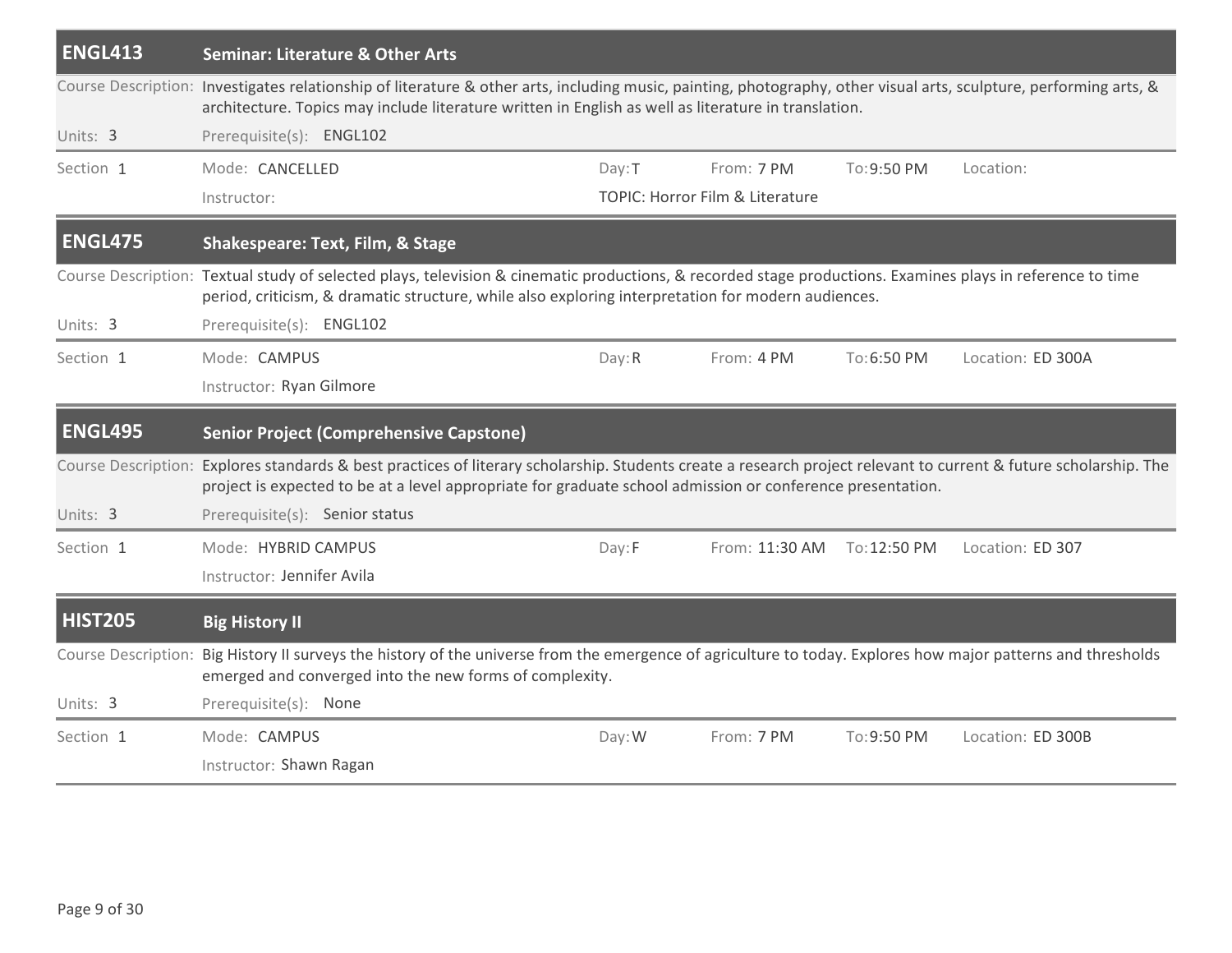| <b>HIST318</b> | <b>History of China: Republican - Present</b>                                                                                                                                                                                                                                         |          |            |              |                   |  |  |  |
|----------------|---------------------------------------------------------------------------------------------------------------------------------------------------------------------------------------------------------------------------------------------------------------------------------------|----------|------------|--------------|-------------------|--|--|--|
|                | Course Description: China's history from the overthrow of imperial rule to present. Topics include interaction with the West, democracy & modernization, May<br>4th Movement, Nationalistic Revolution, Sino-Japanese Wars, rise of Communism, Cultural Revolution, & recent reform.  |          |            |              |                   |  |  |  |
| Units: 3       | Prerequisite(s): ENGL101 w/C or higher                                                                                                                                                                                                                                                |          |            |              |                   |  |  |  |
| Section 1      | Mode: CAMPUS                                                                                                                                                                                                                                                                          | Day:W    | From: 7 PM | To: 9:50 PM  | Location: ED 300A |  |  |  |
|                | Instructor: Darui Long                                                                                                                                                                                                                                                                |          |            |              |                   |  |  |  |
| <b>IDS310</b>  | Art & Anthropology                                                                                                                                                                                                                                                                    |          |            |              |                   |  |  |  |
|                | Course Description: Anthropological perspectives on art, aesthetics, & expressive culture. including cross-cultural scrutiny of the social function of art; the<br>production, consumption, exhibition, & representation of non-western art; & the influence of global art movements. |          |            |              |                   |  |  |  |
| Units: 3       | Prerequisite(s): ENGL102 w/C or higher                                                                                                                                                                                                                                                |          |            |              |                   |  |  |  |
| Section 1      | Mode: CAMPUS                                                                                                                                                                                                                                                                          | Day: TR  | From: 1 PM | To: 2:20 PM  | Location: ED 300A |  |  |  |
|                | Instructor: Kanae Omura                                                                                                                                                                                                                                                               |          |            |              |                   |  |  |  |
| <b>IEP040</b>  | Intensive English Core - High Intermediate                                                                                                                                                                                                                                            |          |            |              |                   |  |  |  |
|                | Course Description: Intensive English language training.                                                                                                                                                                                                                              |          |            |              |                   |  |  |  |
| Units: 0       | Prerequisite(s): Level 30 with B- or higher or Placement                                                                                                                                                                                                                              |          |            |              |                   |  |  |  |
| Section 1      | Mode: CAMPUS                                                                                                                                                                                                                                                                          | Day: M   | From: 9 AM | To: 11:50 AM | Location: AD 204  |  |  |  |
|                | Instructor: Brous & Wright                                                                                                                                                                                                                                                            | Day: T   | From: 9 AM | To:11:50 AM  | Location: AD 206  |  |  |  |
|                | Blocks C & D, Thursday session meets 1 - 3:50 pm in room ED 201                                                                                                                                                                                                                       | Day: WRF | From: 9 AM | To:11:50 AM  | Location: AD 204  |  |  |  |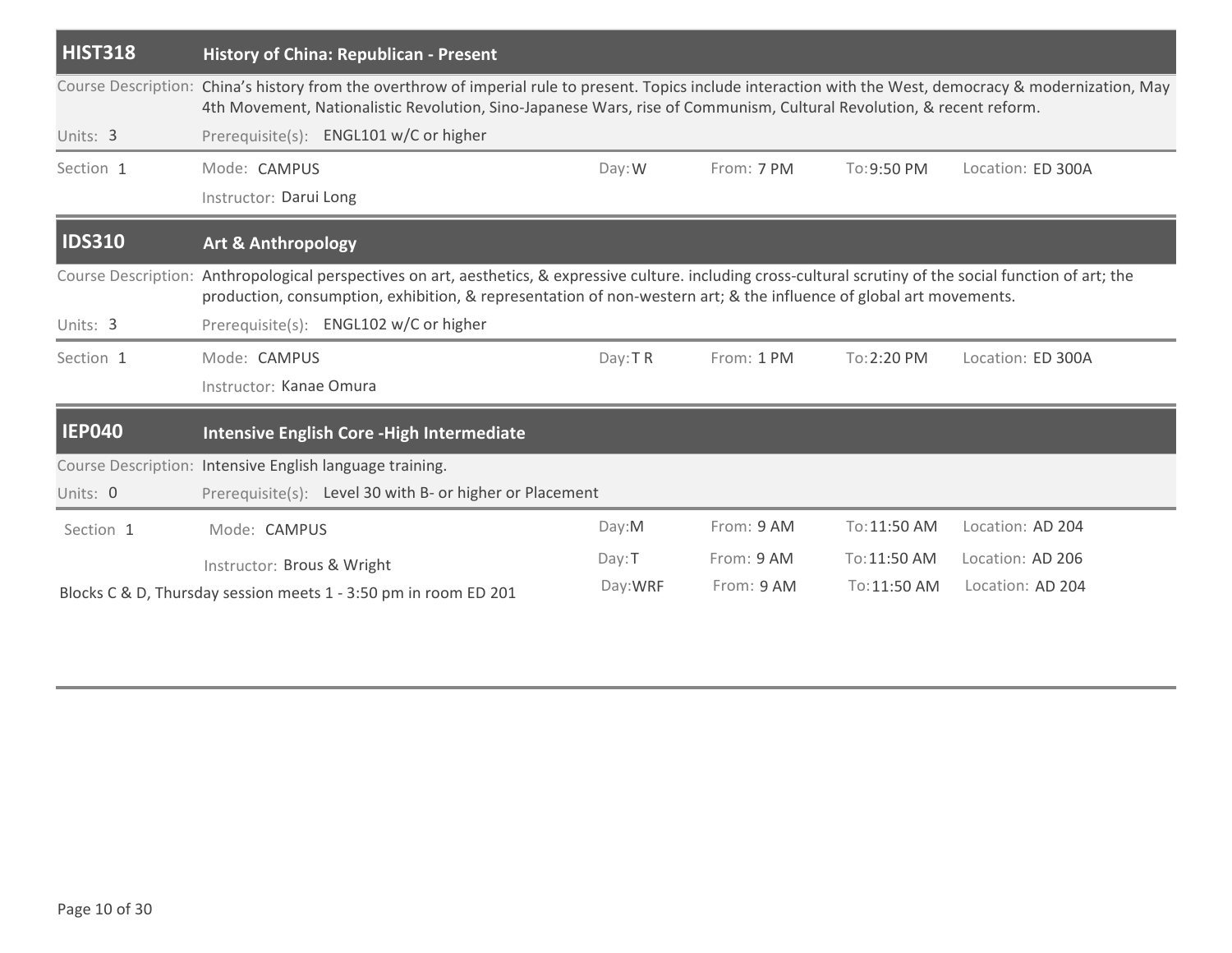| <b>IEP045</b> | <b>Intensive English Elective - High Intermediate</b>           |           |            |              |                  |
|---------------|-----------------------------------------------------------------|-----------|------------|--------------|------------------|
|               | Course Description: Intensive English language training.        |           |            |              |                  |
| Units: 0      | Prerequisite(s): Level 30 with B- or higher or Placement        |           |            |              |                  |
| Section 1B    | Mode: CAMPUS                                                    | Day:F     | From: 1 PM | To: 1:50 PM  | Location: AD 204 |
|               | Instructor: Brous & Wright                                      |           |            |              |                  |
| Section 1A    | Mode: CAMPUS                                                    | Day: MW   | From: 1 PM | To: 2:50 PM  | Location: AD 204 |
|               | Instructor: Brous & Wright                                      |           |            |              |                  |
| <b>IEP050</b> | <b>Intensive English Core - Advanced</b>                        |           |            |              |                  |
|               | Course Description: Intensive English language training.        |           |            |              |                  |
| Units: 0      | Prerequisite(s): Level 40 with B- or higher or Placement        |           |            |              |                  |
| Section 1     | Mode: CAMPUS                                                    | Day: T    | From: 9 AM | To: 11:50 AM | Location: AD 206 |
|               | Instructor: Brous & Wright                                      |           |            |              |                  |
|               | Blocks C & D, Thursday session meets 1 - 3:50 pm in room ED 201 |           |            |              |                  |
| Section 1     | Mode: CAMPUS                                                    | Day: MWRF | From: 9 AM | To: 11:50 AM | Location: AD 204 |
|               | Instructor: Brous & Wright                                      |           |            |              |                  |
|               | Blocks C & D, Thursday session meets 1 - 3:50 pm in room ED 201 |           |            |              |                  |
| <b>IEP055</b> | <b>Intensive English Elective - Advanced</b>                    |           |            |              |                  |
|               | Course Description: Intensive English language training.        |           |            |              |                  |
| Units: 0      | Prerequisite(s): Level 40 with B- or higher or Placement        |           |            |              |                  |
| Section 1A    | Mode: CAMPUS                                                    | Day: MW   | From: 1 PM | To: 2:50 PM  | Location: AD 204 |
|               | Instructor: Brous & Wright                                      |           |            |              |                  |
| Section 1B    | Mode: CAMPUS                                                    | Day:F     | From: 1 PM | To: 1:50 PM  | Location: AD 204 |
|               | Instructor: Brous & Wright                                      |           |            |              |                  |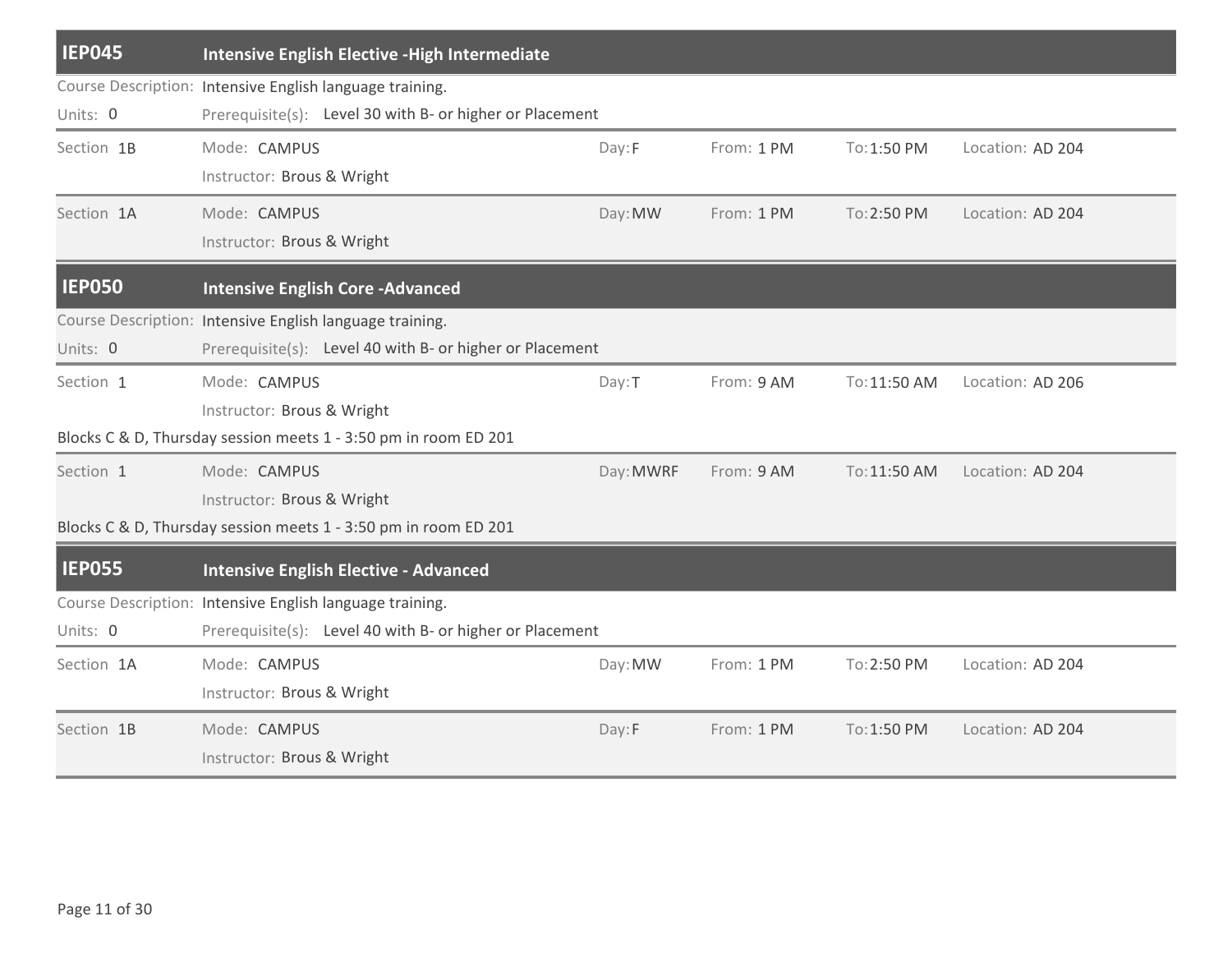| <b>IEP060</b> | <b>Intensive English Core - Upper Advanced</b>                  |          |            |              |                  |
|---------------|-----------------------------------------------------------------|----------|------------|--------------|------------------|
|               | Course Description: Intensive English language training.        |          |            |              |                  |
| Units: 0      | Prerequisite(s): Level 50 with B- or higher or Placement        |          |            |              |                  |
| Section 1     | Mode: CAMPUS                                                    | Day: M   | From: 9 AM | To:11:50 AM  | Location: AD 204 |
|               | Instructor: Brous & Wright                                      | $Dav:$ T | From: 9 AM | To:11:50 AM  | Location: AD 206 |
|               | Blocks C & D, Thursday session meets 1 - 3:50 pm in room ED 201 | Day: WRF | From: 9 AM | To: 11:50 AM | Location: AD 204 |

| <b>IEP065</b> | Intensive English Elective - Upper Advanced                     |          |            |              |                  |
|---------------|-----------------------------------------------------------------|----------|------------|--------------|------------------|
|               | Course Description: Intensive English language training.        |          |            |              |                  |
| Units: 0      | Prerequisite(s): Level 50 with B- or higher or Placement        |          |            |              |                  |
| Section 1     | Mode: <b>CAMPUS</b>                                             | Dav:M    | From: 9 AM | To:11:50 AM  | Location: AD 204 |
|               | Instructor: Brous & Wright                                      | $Dav:$ T | From: 9 AM | To: 11:50 AM | Location: AD 206 |
|               | Blocks C & D, Thursday session meets 1 - 3:50 pm in room ED 201 | Day: WRF | From: 9 AM | To:11:50 AM  | Location: AD 204 |

| <b>JPN101</b> | <b>Beginning Japanese I</b>                                                                                                                                                                                                    |           |             |              |                   |  |
|---------------|--------------------------------------------------------------------------------------------------------------------------------------------------------------------------------------------------------------------------------|-----------|-------------|--------------|-------------------|--|
|               | Course Description: Introduction to the basics of Japanese including pronunciation, grammar, & basic reading & writing of Hiragana & Katakana with an<br>emphasis on speaking & listening to standard conversational Japanese. |           |             |              |                   |  |
| Units: 4      | Prerequisite(s): none                                                                                                                                                                                                          |           |             |              |                   |  |
| Section 1     | Mode: CAMPUS                                                                                                                                                                                                                   | Day: $TR$ | From: 10 AM | To: 11:50 AM | Location: ED 300A |  |
|               | Instructor: Kanae Omura                                                                                                                                                                                                        |           |             |              |                   |  |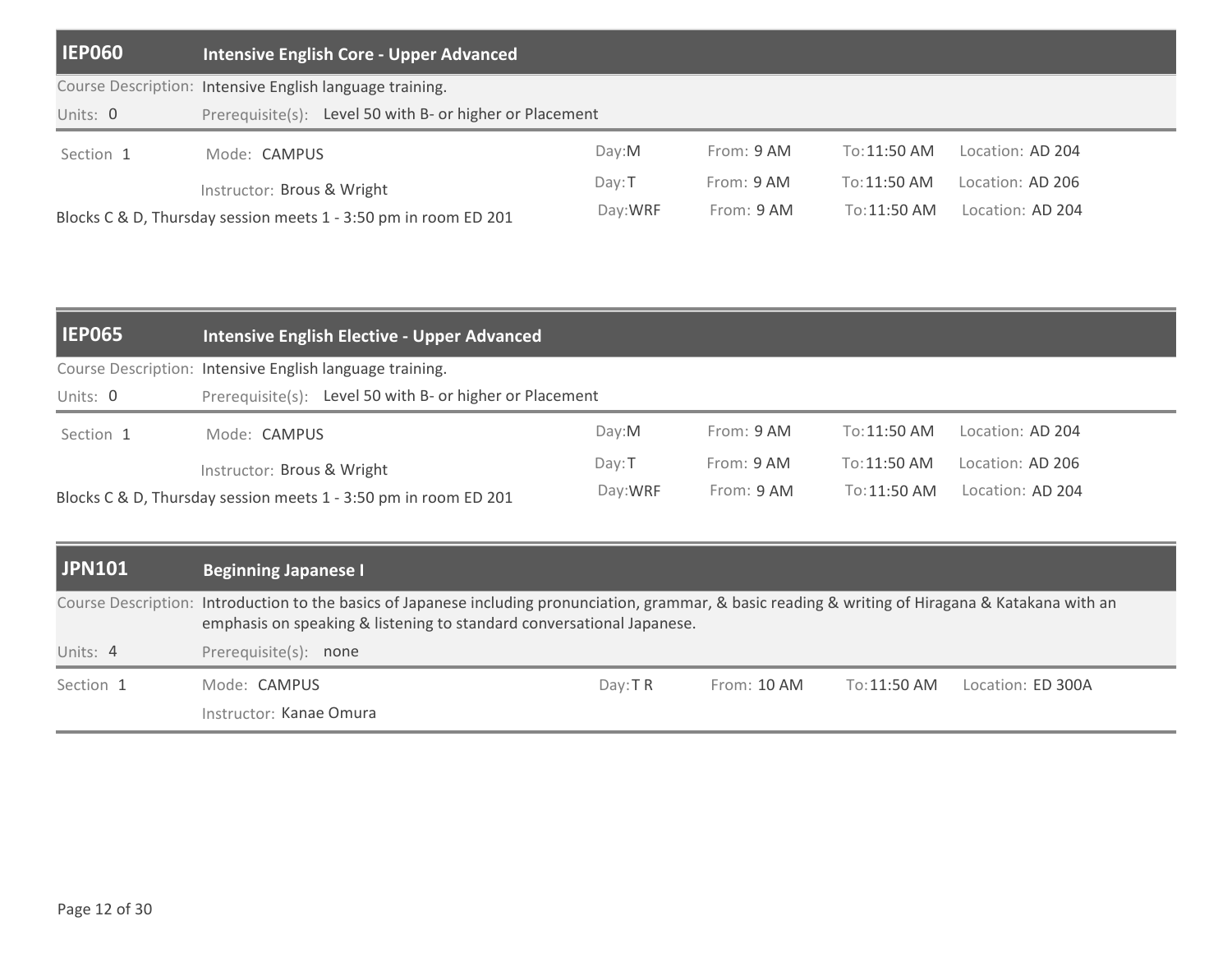| L&C121        | Life & Culture 2: World Philosophies                                                                                                                                                                                                                                                |          |                                        |              |                   |
|---------------|-------------------------------------------------------------------------------------------------------------------------------------------------------------------------------------------------------------------------------------------------------------------------------------|----------|----------------------------------------|--------------|-------------------|
|               | Course Description: Examines a good life from the perspective of world philosophy. Drawing from the study of world philosophies, students develop a personal<br>mission statement & life plan that they will update throughout their college education.                             |          |                                        |              |                   |
| Units: 3      | Prerequisite(s): none                                                                                                                                                                                                                                                               |          |                                        |              |                   |
| Section 1     | Mode: CAMPUS                                                                                                                                                                                                                                                                        | Day: M W | From: 2 PM                             | To: 3:20 PM  | Location: ED 300B |
|               | Instructor: Jonathan Berk                                                                                                                                                                                                                                                           |          |                                        |              |                   |
| <b>LIT311</b> | <b>Survey of American Literature</b>                                                                                                                                                                                                                                                |          |                                        |              |                   |
|               | Course Description: Survey of works & authors that have shaped American literature. Explores major writers, periods, literary movements, & genres in<br>relationship to the socio- historical circumstances of their production.                                                    |          |                                        |              |                   |
| Units: 3      | Prerequisite(s): ENGL101 & LIT101                                                                                                                                                                                                                                                   |          |                                        |              |                   |
| Section 1     | Mode: CANCELLED                                                                                                                                                                                                                                                                     | Day: M W | From: 2:30 PM                          | To: 3:50 PM  | Location:         |
|               | Instructor:                                                                                                                                                                                                                                                                         |          |                                        |              |                   |
| <b>LIT401</b> | Major Authors & Literary Movements in the US                                                                                                                                                                                                                                        |          |                                        |              |                   |
|               | Course Description: Students explore manifestos & representative works from significant literary movements ranging from Romanticism, Transcendentalism,<br>Realism, Literature of the Absurd, Existentialism, Lost Generation, Beat Generation, & Harlem Renaissance, among others. |          |                                        |              |                   |
| Units: 3      | Prerequisite(s): ENGL102                                                                                                                                                                                                                                                            |          |                                        |              |                   |
| Section 1     | Mode: CAMPUS                                                                                                                                                                                                                                                                        | Day: R   | From: 7 PM                             | To:9:50 PM   | Location: ED 300A |
|               | Instructor: Ryan Gilmore                                                                                                                                                                                                                                                            |          | <b>TOPIC: Gothic Horror Literature</b> |              |                   |
| <b>LIT410</b> | <b>Topics in Asian American Literature &amp; Criticism</b>                                                                                                                                                                                                                          |          |                                        |              |                   |
|               | Course Description: Explores key literary & critical issues of post-1980 literature, such as race & geography, aesthetics, cultural work, immigrant labor, kinship<br>& sexuality, model minority, & Orientalism in multiple genres.                                                |          |                                        |              |                   |
| Units: 3      | Prerequisite(s): ENGL102                                                                                                                                                                                                                                                            |          |                                        |              |                   |
| Section 1     | Mode: CAMPUS                                                                                                                                                                                                                                                                        | Day: M W | From: 11:30 AM                         | To: 12:50 PM | Location: ED 300B |
|               | Instructor: Robert Danielak                                                                                                                                                                                                                                                         |          |                                        |              |                   |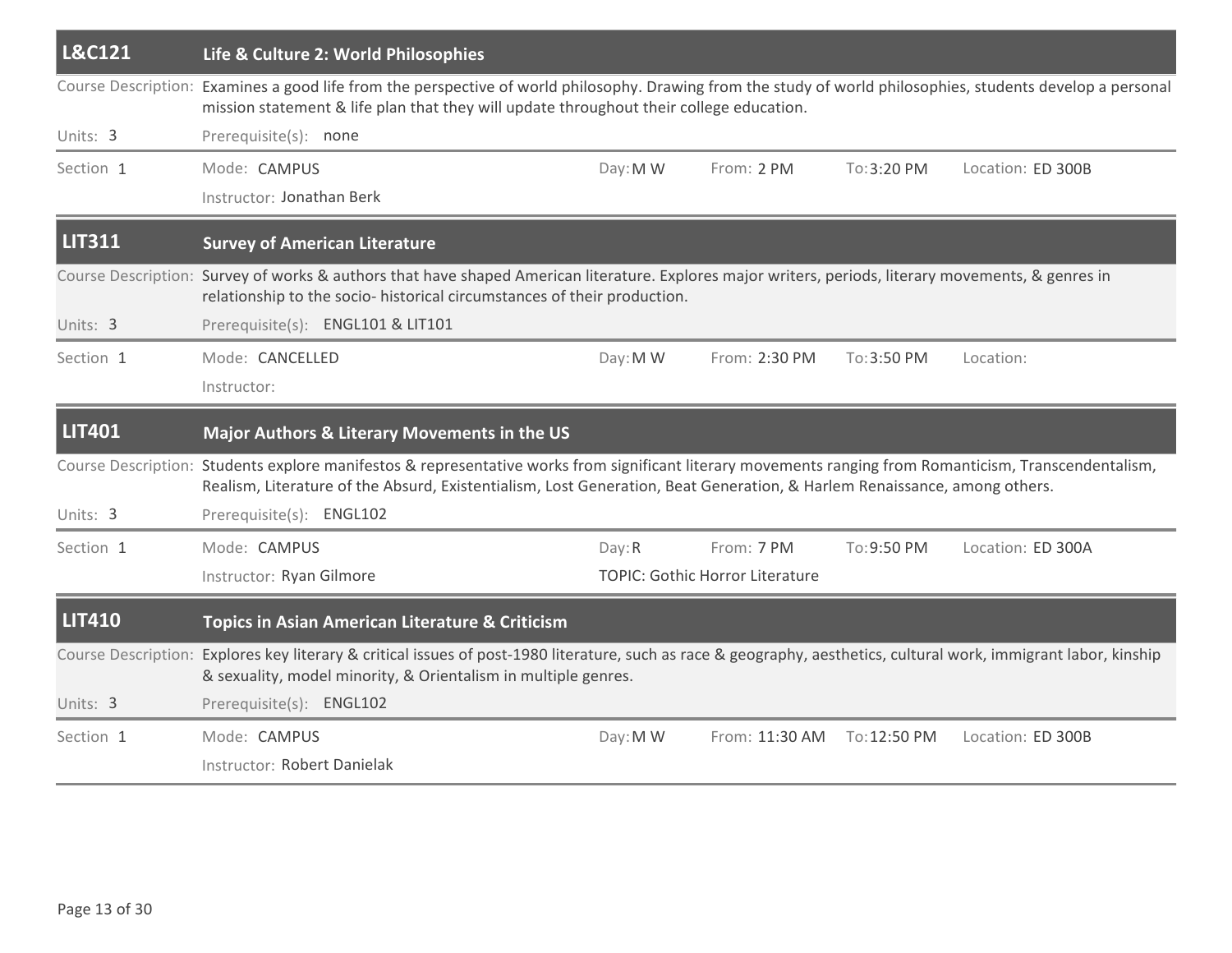| <b>LIT430</b>  | Topics in Chicana/o Literature                                                                                                                                                                                                                                                       |          |               |              |                   |
|----------------|--------------------------------------------------------------------------------------------------------------------------------------------------------------------------------------------------------------------------------------------------------------------------------------|----------|---------------|--------------|-------------------|
|                | Course Description: Explores topics relevant to SoCal, including Chicana/o visions of LA; immigration, migration, exile; Chicana/o journalism; labor & literature.<br>Introduces oral & written expression such as poetry, corridos, folklore, testimonios, novels, graphic fiction. |          |               |              |                   |
| Units: 3       | Prerequisite(s): ENGL102                                                                                                                                                                                                                                                             |          |               |              |                   |
| Section 1      | Mode: CAMPUS                                                                                                                                                                                                                                                                         | Day: M W | From: 10 AM   | To: 11:20 AM | Location: ED 300B |
|                | Instructor: Robert Danielak                                                                                                                                                                                                                                                          |          |               |              |                   |
| <b>MATH102</b> | <b>Quantitative Reasoning I</b>                                                                                                                                                                                                                                                      |          |               |              |                   |
|                | Course Description: Introduces fundamentals of algebra with emphasis on quantitative thinking. Reasoning quantitatively using tables & graphs, & application<br>of linear functions, quadratic functions & linear systems to problems is emphasized.                                 |          |               |              |                   |
| Units: 3       | Prerequisite(s): MATH025 w/C or higher or MPT placement                                                                                                                                                                                                                              |          |               |              |                   |
| Section 1      | Mode: CAMPUS                                                                                                                                                                                                                                                                         | Day:TR   | From: 4:30 PM | To:6:20 PM   | Location: ED 300B |
|                | Instructor: Bobby Ojose                                                                                                                                                                                                                                                              |          |               |              |                   |
| <b>MATH107</b> | <b>Mathematics for Liberal Arts</b>                                                                                                                                                                                                                                                  |          |               |              |                   |
|                |                                                                                                                                                                                                                                                                                      |          |               |              |                   |
|                | Course Description: Engages students in the mathematical languages of quantity with concepts from algebra, geometry, management science, probability &<br>statistics, & use of scientific software. Concepts in everyday mathematics & personal finances are explored.               |          |               |              |                   |
| Units: 3       | Prerequisite(s): MATH102 w/C or higher                                                                                                                                                                                                                                               |          |               |              |                   |
| Section 1      | Mode: CANCELLED                                                                                                                                                                                                                                                                      | Day: TR  | From: 4:30 PM | To:5:50 PM   | Location:         |
|                | Instructor:                                                                                                                                                                                                                                                                          |          |               |              |                   |
| <b>MATH212</b> | <b>Introductory Statistics</b>                                                                                                                                                                                                                                                       |          |               |              |                   |
|                | Course Description: Develops statistical thinking through applications in a variety of disciplines. Graphing calculator & computer programs are integrated.<br>Topics include descriptive & inferential statistics; collecting, classifying, tabulating, & graphing data.            |          |               |              |                   |
| Units: 4       | Prerequisite(s): MATH112 w/C or higher                                                                                                                                                                                                                                               |          |               |              |                   |
| Section 1      | Mode: CAMPUS                                                                                                                                                                                                                                                                         | Day: TR  | From: 2:30 PM | To:4:20 PM   | Location: ED 300B |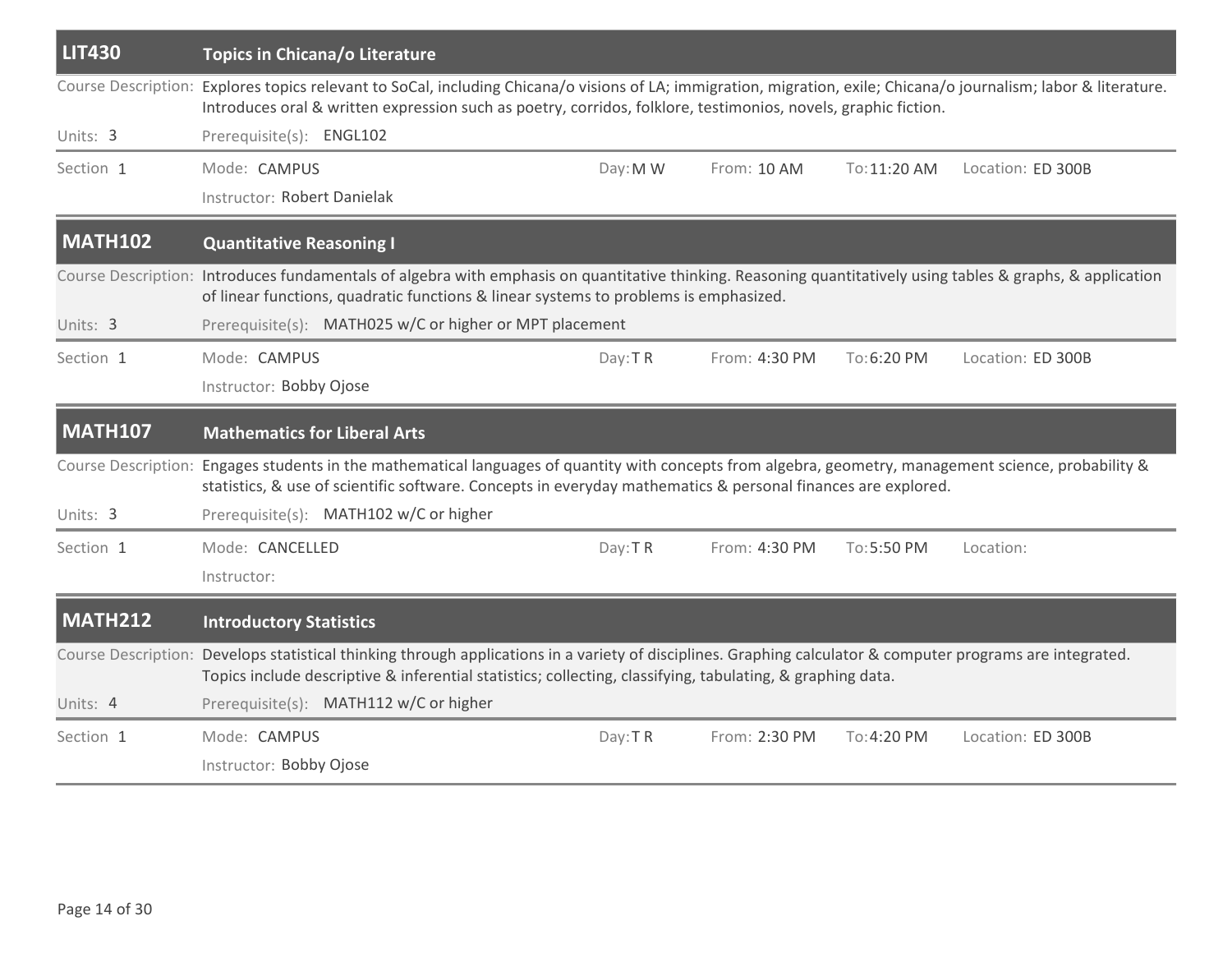| <b>MBA507</b> | <b>Managerial Economics</b>                                                                                                                                                                                                                                                       |          |            |             |                   |
|---------------|-----------------------------------------------------------------------------------------------------------------------------------------------------------------------------------------------------------------------------------------------------------------------------------|----------|------------|-------------|-------------------|
|               | Course Description: Develops micro-economic concepts & employs them to examine decision making under uncertainty. Topics include optimal choices,<br>quantitative analysis & estimation of demand&, production & cost functions, & market structures & firms' pricing strategies. |          |            |             |                   |
| Units: 3      | Prerequisite(s): BUS201, BUS202, or MBA503; BUS 303                                                                                                                                                                                                                               |          |            |             |                   |
| Section 1     | Mode: CAMPUS                                                                                                                                                                                                                                                                      | Day: M W | From: 5 PM | To:6:20 PM  | Location: ED 201  |
|               | Instructor: Yue-Yun (Bill) Chen                                                                                                                                                                                                                                                   |          |            |             |                   |
| <b>MBA515</b> | <b>Corporate Finance</b>                                                                                                                                                                                                                                                          |          |            |             |                   |
|               | Course Description: Advanced study of the financial management function of the corporation with special attention to cash flows & value, capital structure,<br>cost of capital, capital budgeting, project evaluations, & issues in mergers, acquisitions & restructuring.        |          |            |             |                   |
| Units: 3      | Prerequisite(s): BUS303                                                                                                                                                                                                                                                           |          |            |             |                   |
| Section 1     | Mode: CAMPUS                                                                                                                                                                                                                                                                      | Day: M   | From: 7 PM | To: 9:50 PM | Location: ED 300B |
|               | Instructor: Yue-Yun (Bill) Chen                                                                                                                                                                                                                                                   |          |            |             |                   |
|               |                                                                                                                                                                                                                                                                                   |          |            |             |                   |
| <b>MBA517</b> | <b>Investment &amp; Portfolio Management</b>                                                                                                                                                                                                                                      |          |            |             |                   |
|               | Course Description: Advanced study of modern portfolio & investment management theories with emphasis on how to evaluate & diversify different types of<br>risk, illustrated by case studies.                                                                                     |          |            |             |                   |
| Units: 3      | Prerequisite(s): MBA515 w/C or higher                                                                                                                                                                                                                                             |          |            |             |                   |
| Section 1     | Mode: CANCELLED                                                                                                                                                                                                                                                                   | Day: T   | From: 7 PM | To: 9:50 PM | Location:         |
|               | Instructor:                                                                                                                                                                                                                                                                       |          |            |             |                   |
| <b>MBA524</b> | <b>Data Science</b>                                                                                                                                                                                                                                                               |          |            |             |                   |
|               | Course Description: Concepts and skills of data-mining tools, such as penalty-based variables, regression and classification trees, clustering, and analysis of<br>data. Surveys data-mining tools in real-world situations, software for analysis, high-dimensional data sets.   |          |            |             |                   |
| Units: 3      | Prerequisite(s): MBA 502 & 521                                                                                                                                                                                                                                                    |          |            |             |                   |
| Section 1     | Mode: CAMPUS                                                                                                                                                                                                                                                                      | Day: W   | From: 7 PM | To: 9:50 PM | Location: ED 309  |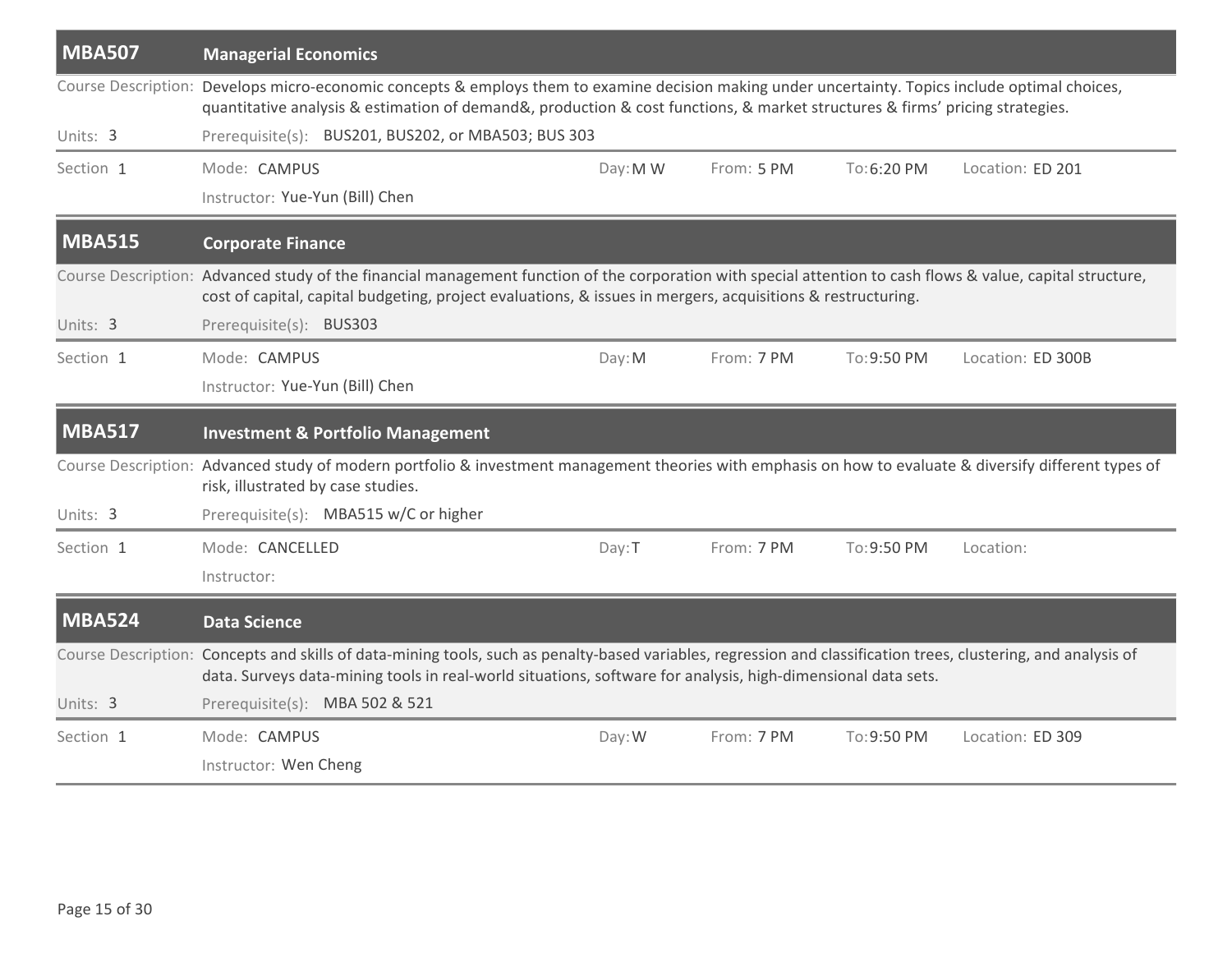| <b>MBA530</b> | <b>Marketing</b>                                                                                                                                                                                                                                                                     |        |               |             |                  |
|---------------|--------------------------------------------------------------------------------------------------------------------------------------------------------------------------------------------------------------------------------------------------------------------------------------|--------|---------------|-------------|------------------|
|               | Course Description: Studies the processes involved in the creation, distribution, & sale of products & services. Explores the tasks & decisions facing marketing<br>managers, market & competitive analysis, consumer behavior, & design & implementation of marketing strategies.   |        |               |             |                  |
| Units: 3      | Prerequisite(s): Graduate standing                                                                                                                                                                                                                                                   |        |               |             |                  |
| Section 1     | Mode: CAMPUS                                                                                                                                                                                                                                                                         | Day: R | From: 7 PM    | To: 9:50 PM | Location: ED 201 |
|               | Instructor: Meskerem Tadesse                                                                                                                                                                                                                                                         |        |               |             |                  |
| <b>MBA556</b> | <b>Global Economy</b>                                                                                                                                                                                                                                                                |        |               |             |                  |
|               | Course Description: Surveys international trade theory, commercial trade policy, international finance, & open-economy macroeconomics. Discusses<br>international flow of goods, services, assets, & payments & regulating policies. Evaluates government policies & current trends. |        |               |             |                  |
| Units: 3      | Prerequisite(s): BUS201 or BUS202                                                                                                                                                                                                                                                    |        |               |             |                  |
| Section 1     | Mode: CAMPUS                                                                                                                                                                                                                                                                         | Day: T | From: 6:20 PM | To:9:10 PM  | Location: ED 209 |
|               | Instructor: Wuu-Long Lin                                                                                                                                                                                                                                                             |        |               |             |                  |
| <b>MBA560</b> | <b>Managing Nonprofit Organizations</b>                                                                                                                                                                                                                                              |        |               |             |                  |
|               | Course Description: Compares & contrasts for-profit & nonprofit organizations, major strategic management issues specially associated with nonprofits, &<br>exposes students to the various management styles commonly found in the nonprofit sector.                                |        |               |             |                  |
| Units: 3      | Prerequisite(s): Graduate standing                                                                                                                                                                                                                                                   |        |               |             |                  |
| Section 1     | Mode: HYBRID CAMPUS                                                                                                                                                                                                                                                                  | Day: M | From: 7 PM    | To: 9:50 PM | Location: TBA    |
|               | Instructor: Michelle Freridge                                                                                                                                                                                                                                                        |        |               |             |                  |
|               | ON CAMPUS CLASS SESSIONS: January 24, March 7, March 9<br>Remaining weekly classes meet remotely at the scheduled time.                                                                                                                                                              |        |               |             |                  |
| <b>MBA580</b> | <b>Capstone: Strategic Management</b>                                                                                                                                                                                                                                                |        |               |             |                  |
|               | Course Description: Provide an integrative perspective on strategy formation & management of an enterprise. Develops a multidisciplinary understanding of<br>business planning & strategy by drawing on previous coursework & various functional areas of business.                  |        |               |             |                  |
| Units: 3      | Prerequisite(s): MBA504 or 520; MBA513; MBA515; MBA530                                                                                                                                                                                                                               |        |               |             |                  |
| Section 1     | Mode: REMOTE                                                                                                                                                                                                                                                                         | Day: R | From: 7 PM    | To: 9:50 PM | Location: REMOTE |
|               | Instructor: Peng Chan                                                                                                                                                                                                                                                                |        |               |             |                  |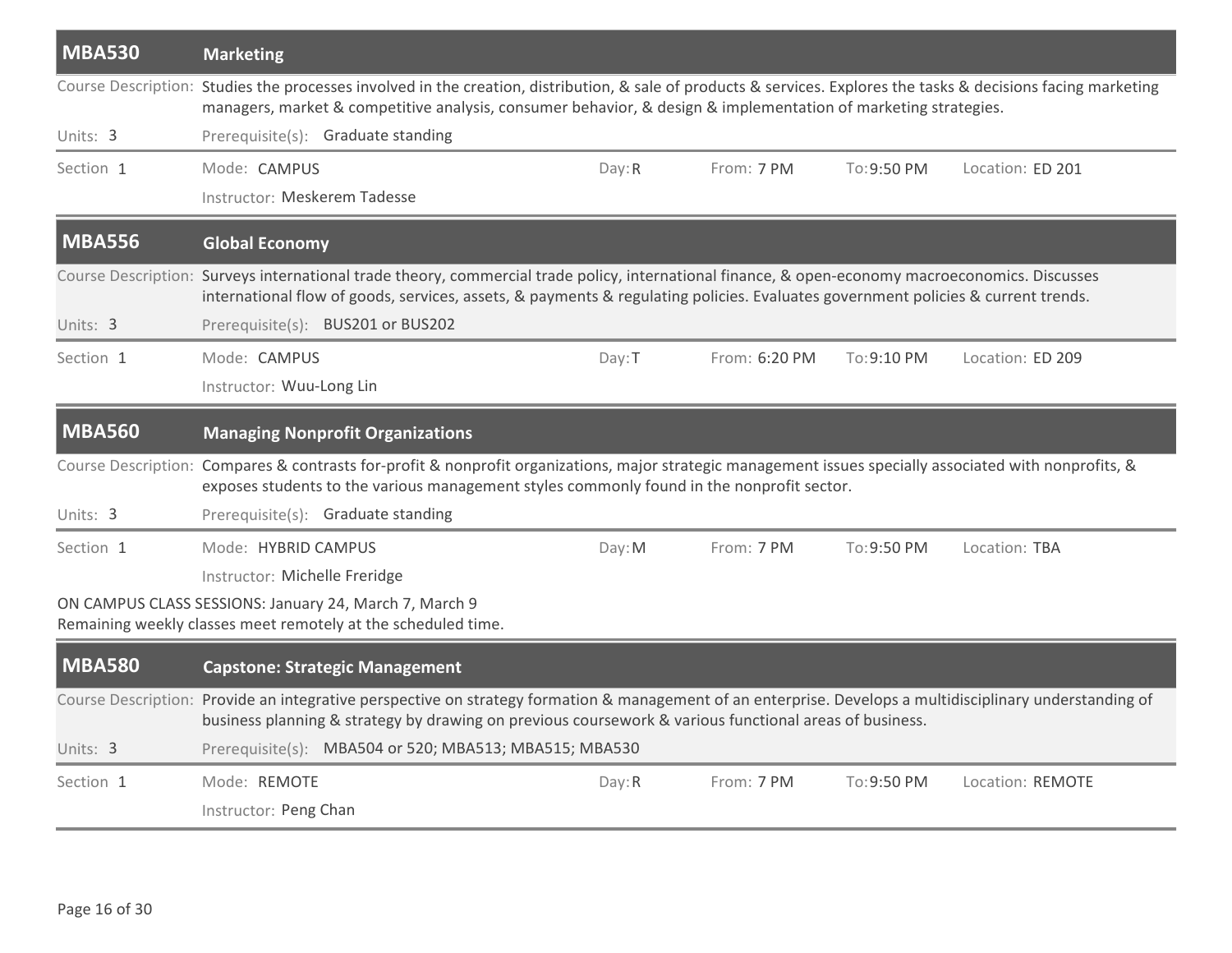| <b>MBA590</b>  | Internship                                                                                                                                                                                                                                                                 |        |               |             |                  |
|----------------|----------------------------------------------------------------------------------------------------------------------------------------------------------------------------------------------------------------------------------------------------------------------------|--------|---------------|-------------|------------------|
|                | Course Description: Provides students with meaningful hands-on experience working in organizations relevant to their area of study. Completion requires<br>written evaluation & verification from employer & internship reflection paper.                                  |        |               |             |                  |
| Units: 1       | Prerequisite(s): Completion of core courses & chair's approval                                                                                                                                                                                                             |        |               |             |                  |
| Section 1      | Mode: N/A                                                                                                                                                                                                                                                                  | Day:   | From:         | To:         | Location:        |
|                | Instructor: Yue-Yun (Bill) Chen                                                                                                                                                                                                                                            |        |               |             |                  |
| MDIV515        | Power, Privilege, & Difference                                                                                                                                                                                                                                             |        |               |             |                  |
|                | Course Description: Expanding on MDIV511, explores how to effectively relate with groups & systems. Examines such topics as male privilege, racism,<br>multicultural competency, mediation, diversity, responsibilities, roles & relationships, & communication patterns.  |        |               |             |                  |
| Units: 3       | Prerequisite(s): MDIV655                                                                                                                                                                                                                                                   |        |               |             |                  |
| Section 1      | Mode: CAMPUS                                                                                                                                                                                                                                                               | Day: W | From: 2 PM    | To: 4:50 PM | Location: ED 313 |
|                | Instructor: Victor Gabriel                                                                                                                                                                                                                                                 |        |               |             |                  |
|                |                                                                                                                                                                                                                                                                            |        |               |             |                  |
| <b>MDIV540</b> | <b>Sacred Abrahamic Texts in Spiritual Care &amp; Counseling</b>                                                                                                                                                                                                           |        |               |             |                  |
|                | Course Description: Provides a macroscopic view of sacred Abrahamic texts & their content, as well as resources for further exploration in order to help the<br>Buddhist practitioner develop some comfort working with these texts in the context of Buddhist chaplaincy. |        |               |             |                  |
| Units: 3       | Prerequisite(s): MDIV510                                                                                                                                                                                                                                                   |        |               |             |                  |
| Section 1      | Mode: CAMPUS                                                                                                                                                                                                                                                               | Day: T | From: 2:10 PM | To:5 PM     | Location: AD 215 |
|                | Instructor: Victor Gabriel                                                                                                                                                                                                                                                 |        |               |             |                  |
| <b>MDIV565</b> | <b>Buddhist Homiletics: Writing &amp; Giving Dharma Talks</b>                                                                                                                                                                                                              |        |               |             |                  |
|                | Course Description: Introduces the art of writing & giving dharma talks. Students identify styles & methods to help them in their own homiletic work while<br>exploring how to relate the professional imperatives of chaplaincy with the imperatives of a Buddhist faith. |        |               |             |                  |
| Units: 3       | Prerequisite(s): MDIV655                                                                                                                                                                                                                                                   |        |               |             |                  |
| Section 1      | Mode: CAMPUS                                                                                                                                                                                                                                                               | Day: T | From: 4 PM    | To:6:50 PM  | Location: ED 201 |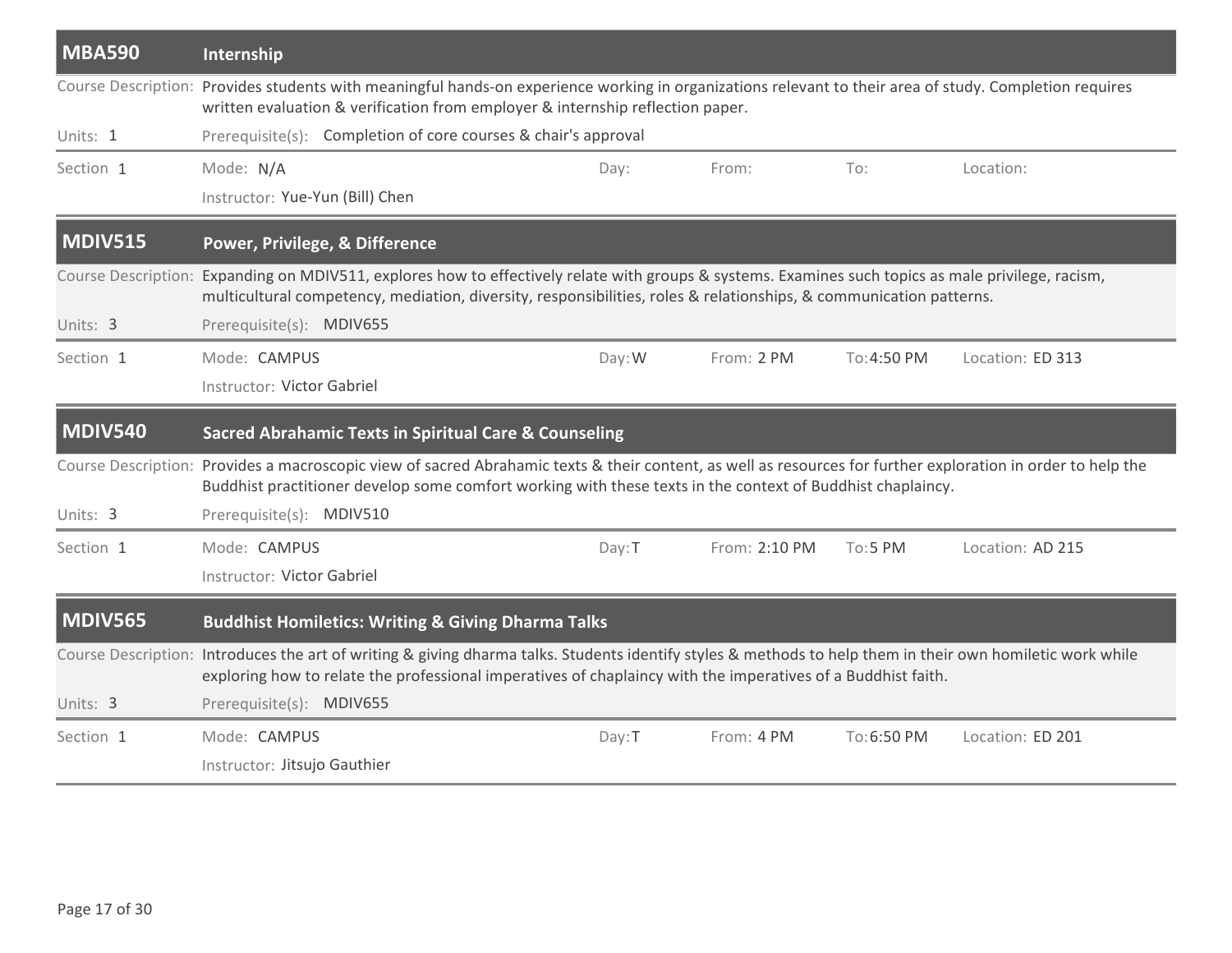| <b>MDIV645</b>             | <b>Spiritual Care &amp; Counseling</b>                                                                                                                                                                                                                                                |        |            |              |                   |
|----------------------------|---------------------------------------------------------------------------------------------------------------------------------------------------------------------------------------------------------------------------------------------------------------------------------------|--------|------------|--------------|-------------------|
|                            | Course Description: Introduces theories and practices for clinical spiritual care and counseling work. Special attention is paid to literature in the field of<br>healthcare chaplaincy about medical ethics, measuring effective care, and working in diverse settings.              |        |            |              |                   |
| Units: 3                   | Prerequisite(s): MDIV510                                                                                                                                                                                                                                                              |        |            |              |                   |
| Section 1                  | Mode: CAMPUS                                                                                                                                                                                                                                                                          | Day: W | From: 1 PM | To:3:50 PM   | Location: ED 300A |
|                            | Instructor: Daphna McKnight                                                                                                                                                                                                                                                           |        |            |              |                   |
| <b>MDIV650</b>             | <b>Pastoral Theology</b>                                                                                                                                                                                                                                                              |        |            |              |                   |
|                            | Course Description: Introduces the history, key texts, & practice of pastoral theology. Students gain background & methods necessary to make their own<br>contributions to this area of writing. Students explore important texts for the particular chaplaincies in which they work. |        |            |              |                   |
| Units: 3                   | Prerequisite(s): MDIV655                                                                                                                                                                                                                                                              |        |            |              |                   |
| Section 1                  | Mode: CAMPUS                                                                                                                                                                                                                                                                          | Day: M | From: 9 AM | To: 11:50 AM | Location: ED 300A |
|                            | Instructor: Brian Ferry                                                                                                                                                                                                                                                               |        |            |              |                   |
| MDIVGP502                  | <b>Group Process 2</b>                                                                                                                                                                                                                                                                |        |            |              |                   |
| Course Description:        | Explores "present moment" experiences, including roles, dynamics, feelings, responses happening in the present moment. Discuss and<br>apply concepts and skills; foster social support, cohort and community connections                                                              |        |            |              |                   |
| Units: 1                   | Prerequisite(s): Graduate standing                                                                                                                                                                                                                                                    |        |            |              |                   |
| Section 1                  | Mode: CAMPUS                                                                                                                                                                                                                                                                          | Day: W | From: 5 PM | To:5:50 PM   | Location: ED 209  |
|                            | Instructor: Joseph Rogers                                                                                                                                                                                                                                                             |        |            |              |                   |
| MDIVGP503                  | <b>Group Process 3</b>                                                                                                                                                                                                                                                                |        |            |              |                   |
| <b>Course Description:</b> | Explores "present moment" experiences, including roles, dynamics, feelings, responses happening in the present moment. Discuss and<br>apply concepts and skills; foster social support, cohort and community connections                                                              |        |            |              |                   |
| Units: 1                   | Prerequisite(s): Graduate standing                                                                                                                                                                                                                                                    |        |            |              |                   |
| Section 1                  |                                                                                                                                                                                                                                                                                       | Day: W | From: 6 PM | To:6:50 PM   | Location: ED 209  |
|                            | Mode: CAMPUS                                                                                                                                                                                                                                                                          |        |            |              |                   |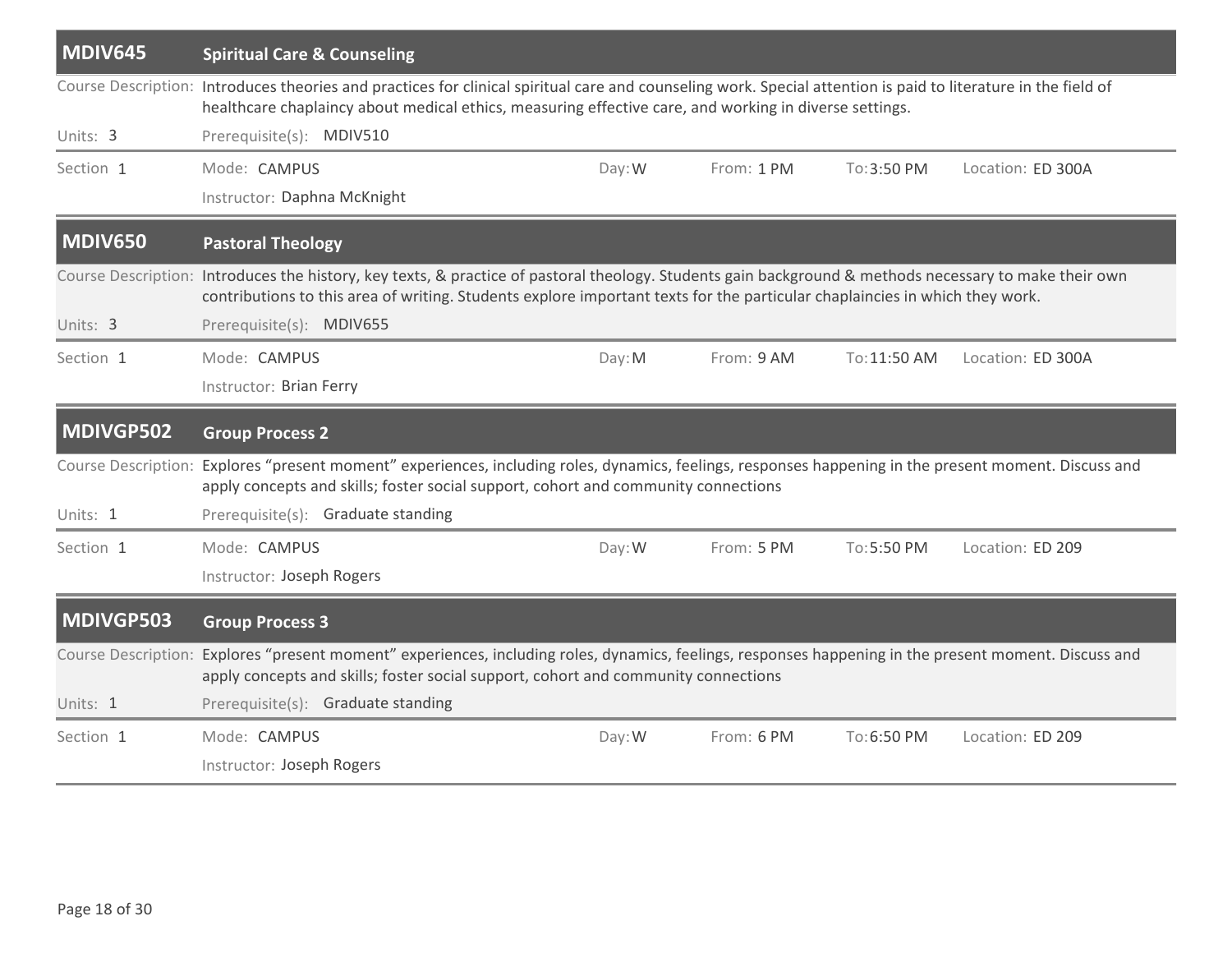| MDIVSL502       | <b>Service Learning 2</b>                                                                                                                                                                                                                                                             |         |            |             |                   |
|-----------------|---------------------------------------------------------------------------------------------------------------------------------------------------------------------------------------------------------------------------------------------------------------------------------------|---------|------------|-------------|-------------------|
|                 | Course Description: Application of chaplain skills in real-world settings. SL2: Bring spiritual practice to personal challenges; use spiritual care & counseling skills<br>appropriately.                                                                                             |         |            |             |                   |
| Units: 1        | Prerequisite(s): MDIVSL501                                                                                                                                                                                                                                                            |         |            |             |                   |
| Section 1       | Mode: REMOTE                                                                                                                                                                                                                                                                          | Day: F  | From: 1 PM | To: 1:50 PM | Location: REMOTE  |
|                 | Instructor: Daphna McKnight                                                                                                                                                                                                                                                           |         |            |             |                   |
| MDIVSL504       | <b>Service Learning 4</b>                                                                                                                                                                                                                                                             |         |            |             |                   |
|                 | Course Description: Application of chaplain skills in real-world settings. SL4: Self-reflection on privilege, power, and difference in one's life, community, and<br>organization.                                                                                                    |         |            |             |                   |
| Units: 1        | Prerequisite(s): MDIVSL503                                                                                                                                                                                                                                                            |         |            |             |                   |
| Section 1       | Mode: REMOTE                                                                                                                                                                                                                                                                          | Day:F   | From: 2 PM | To: 2:50 PM | Location: REMOTE  |
|                 | Instructor: Daphna McKnight                                                                                                                                                                                                                                                           |         |            |             |                   |
| MDIVSL505       | <b>Service Learning 5</b>                                                                                                                                                                                                                                                             |         |            |             |                   |
|                 | Course Description: Application of chaplain skills in real-world settings. SL5: Engage in intensive, contemplative, self-care retreat as preparation to enter the<br>workforce.                                                                                                       |         |            |             |                   |
| Units: 1        | Prerequisite(s): MDIVSL503                                                                                                                                                                                                                                                            |         |            |             |                   |
| Section 1       | Mode: HYBRID CAMPUS                                                                                                                                                                                                                                                                   | Day:F   | From: 3 PM | To: 3:50 PM | Location: ED 300B |
|                 | Instructor: Daphna McKnight                                                                                                                                                                                                                                                           |         |            |             |                   |
| <b>PSYCH100</b> | <b>Introduction to Western Psychology</b>                                                                                                                                                                                                                                             |         |            |             |                   |
|                 | Course Description: Surveys theories & concepts of individual thought & behavior over the lifespan. Explores biological, cognitive, social, & developmental<br>influences on behavior as well as the influence of Eastern thought on Western perspective. Introduces research method. |         |            |             |                   |
| Units: 3        | Prerequisite(s): none                                                                                                                                                                                                                                                                 |         |            |             |                   |
| Section 1       | Mode: REMOTE                                                                                                                                                                                                                                                                          | Day: TR | From: 3 PM | To: 4:20 PM | Location: AD 204  |
|                 | Instructor: Briana Lamberson                                                                                                                                                                                                                                                          |         |            |             |                   |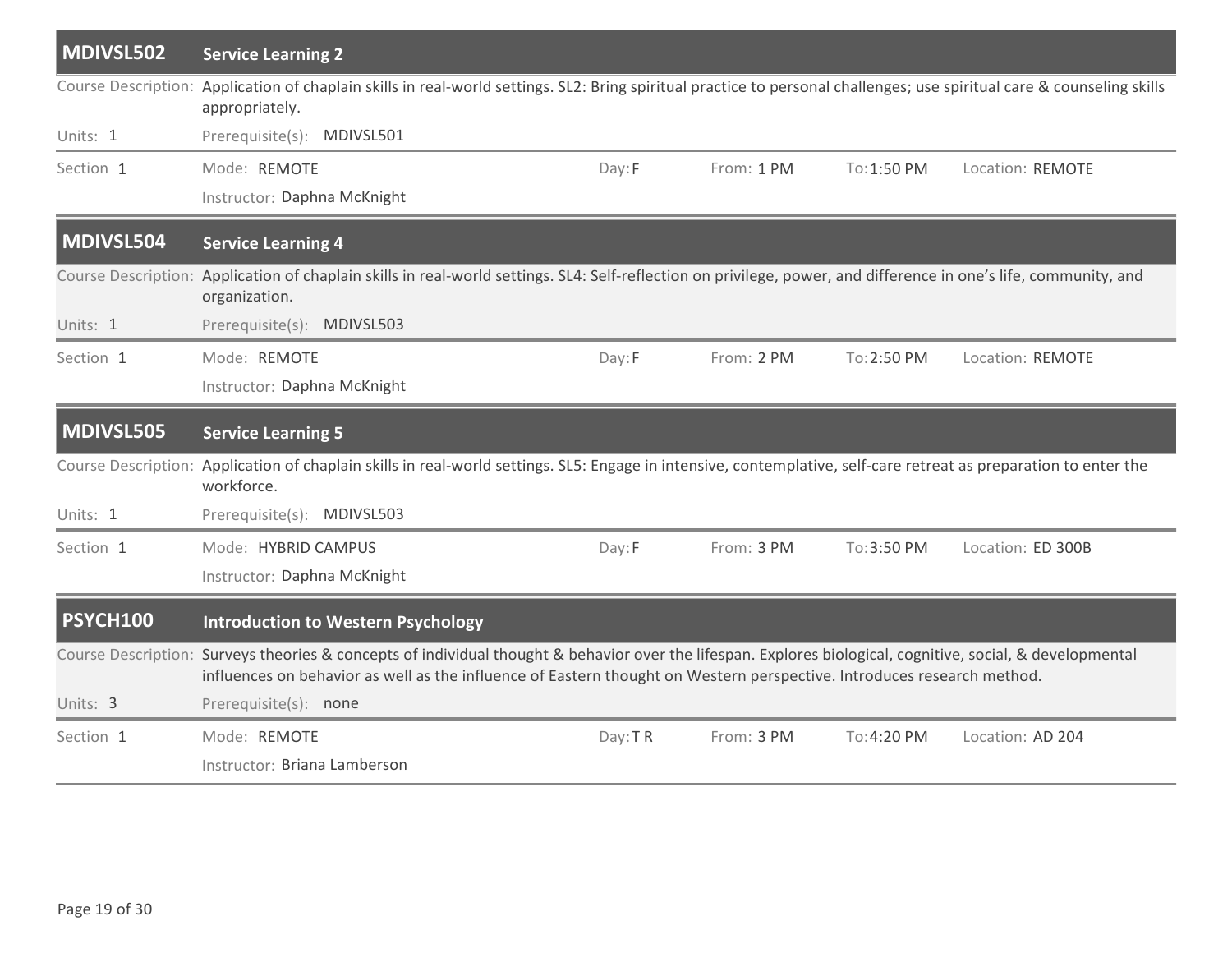| PSYCH210  |                                 | E/W Perspectives on Cognitive Psychology                                                                                                                                                                                                                                      |        |            |             |                                                                                                                                                               |
|-----------|---------------------------------|-------------------------------------------------------------------------------------------------------------------------------------------------------------------------------------------------------------------------------------------------------------------------------|--------|------------|-------------|---------------------------------------------------------------------------------------------------------------------------------------------------------------|
|           |                                 | Students are provided with opportunities for self-exploration particularly through these lenses.                                                                                                                                                                              |        |            |             | Course Description: Introduces Buddhist & Western concepts & theories of cognitive psychology, with comparisons & contrasts between the two systems.          |
| Units: 3  |                                 | Prerequisite(s): ENGL101 w/C or higher; PSYCH150 (concurrent enrollment okay)                                                                                                                                                                                                 |        |            |             |                                                                                                                                                               |
| Section 1 | Mode: CAMPUS                    |                                                                                                                                                                                                                                                                               | Day: M | From: 1 PM | To: 3:50 PM | Location: AD 206                                                                                                                                              |
|           | Instructor: Brad Conn           |                                                                                                                                                                                                                                                                               |        |            |             |                                                                                                                                                               |
| PSYCH220  |                                 | <b>E/W Perspectives on Affective Psychology</b>                                                                                                                                                                                                                               |        |            |             |                                                                                                                                                               |
|           |                                 | observation, comparing & contrasting Eastern & Western views of emotion (i.e. distinct affective preferences).                                                                                                                                                                |        |            |             | Course Description: Explores how emotions influence motivation, attitudes, personality, & other psychological constructs. Students practice self-reflection & |
| Units: 3  |                                 | Prerequisite(s): ENGL101 w/C or higher; PSYCH100 (concurrent enrollment okay)                                                                                                                                                                                                 |        |            |             |                                                                                                                                                               |
| Section 1 | Mode: CAMPUS                    |                                                                                                                                                                                                                                                                               | Day: W | From: 1 PM | To:3:50 PM  | Location: ED 309                                                                                                                                              |
|           | Instructor: Danielle Rowe       |                                                                                                                                                                                                                                                                               |        |            |             |                                                                                                                                                               |
| PSYCH310  | <b>Physiological Psychology</b> |                                                                                                                                                                                                                                                                               |        |            |             |                                                                                                                                                               |
|           |                                 | Special attention is paid to behavioral health interventions & the mind-body connection.                                                                                                                                                                                      |        |            |             | Course Description: Focuses on the biological basis of individual thought & behavior. Brain structure, hormones, biochemical, & genetic factors are explored. |
| Units: 3  |                                 | Prerequisite(s): ENGL102 w/C or higher; MATH212; PSYCH300                                                                                                                                                                                                                     |        |            |             |                                                                                                                                                               |
| Section 1 | Mode: REMOTE                    |                                                                                                                                                                                                                                                                               | Day: M | From: 5 PM | To: 7:50 PM | Location: ED 307                                                                                                                                              |
|           | Instructor: Shaneka Bullins     |                                                                                                                                                                                                                                                                               |        |            |             |                                                                                                                                                               |
| PSYCH350  | <b>Social Psychology</b>        |                                                                                                                                                                                                                                                                               |        |            |             |                                                                                                                                                               |
|           |                                 | Course Description: Explores society's impact on individual thoughts, beliefs, values, & behaviors. Historical & influential theories & related research<br>investigations are introduced & discussed. Investigates the influence of culture & current socio-political norms. |        |            |             |                                                                                                                                                               |
|           |                                 |                                                                                                                                                                                                                                                                               |        |            |             |                                                                                                                                                               |
| Units: 3  |                                 | Prerequisite(s): ENGL102 w/C or higher; MATH212; PSYCH300                                                                                                                                                                                                                     |        |            |             |                                                                                                                                                               |
| Section 1 | Mode: CANCELLED                 |                                                                                                                                                                                                                                                                               | Day:   | From:      | To:         | Location:                                                                                                                                                     |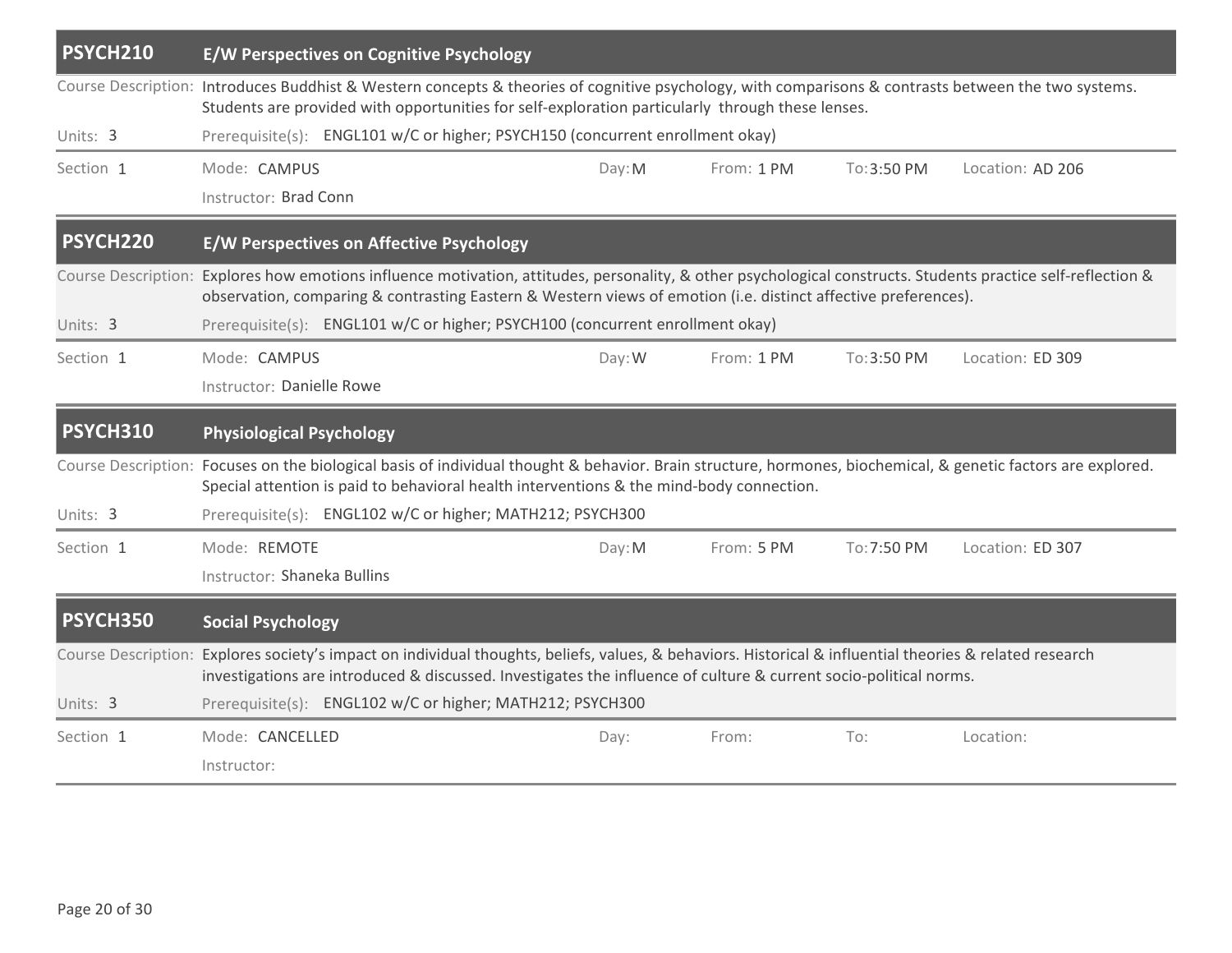| PSYCH420          | <b>Cross-Cultural Psychology</b>                                                                                                                                                                                                                                             |          |            |             |                   |
|-------------------|------------------------------------------------------------------------------------------------------------------------------------------------------------------------------------------------------------------------------------------------------------------------------|----------|------------|-------------|-------------------|
|                   | Course Description: Explores the dynamic influence of cultural group identity. Discusses values, beliefs, & differential cultural expectations as well as<br>multicultural & cross-cultural psychological theories & influential research investigations.                    |          |            |             |                   |
| Units: 3          | Prerequisite(s): ENGL102 w/C or higher; PSYCH100 & 150                                                                                                                                                                                                                       |          |            |             |                   |
| Section 1         | Mode: REMOTE                                                                                                                                                                                                                                                                 | Day: M W | From: 3 PM | To: 4:20 PM | Location: REMOTE  |
|                   | Instructor: Briana Lamberson                                                                                                                                                                                                                                                 |          |            |             |                   |
| PSYCH495          | <b>Capstone: E/W Perspectives on Contemporary Issues</b>                                                                                                                                                                                                                     |          |            |             |                   |
|                   | Course Description: Psychology capstone course. Contemporary issues from the perspectives of both Eastern & Western psychological views are explored.<br>Special focus is placed on applications of counseling & psychotherapy techniques promoted by the two traditions.    |          |            |             |                   |
| Units: 3          | Prerequisite(s): Program advisor approval                                                                                                                                                                                                                                    |          |            |             |                   |
| Section 1         | Mode: REMOTE                                                                                                                                                                                                                                                                 | Day: TR  | From: 5 PM | To:6:20 PM  | Location: REMOTE  |
|                   | Instructor: Laura Ramirez                                                                                                                                                                                                                                                    |          |            |             |                   |
|                   |                                                                                                                                                                                                                                                                              |          |            |             |                   |
| <b>PSYCH501</b>   | <b>Experimental Design &amp; Statistical Analysis</b>                                                                                                                                                                                                                        |          |            |             |                   |
|                   | Course Description: Introduces the creation of sound research questions. Students review advanced quasi-experimental & experimental design methods<br>(quantitative & qualitative), examine methods to analyze research data, & discuss implications of data interpretation. |          |            |             |                   |
| Units: 3          | Prerequisite(s): Graduate standing                                                                                                                                                                                                                                           |          |            |             |                   |
| Section 1         | Mode: ONLINE                                                                                                                                                                                                                                                                 | Day:     | From:      | To:         | Location: ONLINE  |
|                   | Instructor: Brad Conn                                                                                                                                                                                                                                                        |          |            |             |                   |
| <b>PSYCH505 A</b> | <b>Pre-Practicum</b>                                                                                                                                                                                                                                                         |          |            |             |                   |
|                   | Course Description: This not-for-credit course meets one hour each week for a total of 15 hours. All second semester psychology students are required to<br>enroll in this course. Provides first-year cohort continuity, support, & process during the second semester.     |          |            |             |                   |
| Units: 0          | Prerequisite(s): Graduate standing                                                                                                                                                                                                                                           |          |            |             |                   |
| Section 1         | Mode: HYBRID                                                                                                                                                                                                                                                                 | Day: T   | From: 1 PM | To: 1:50 PM | Location: ED 300B |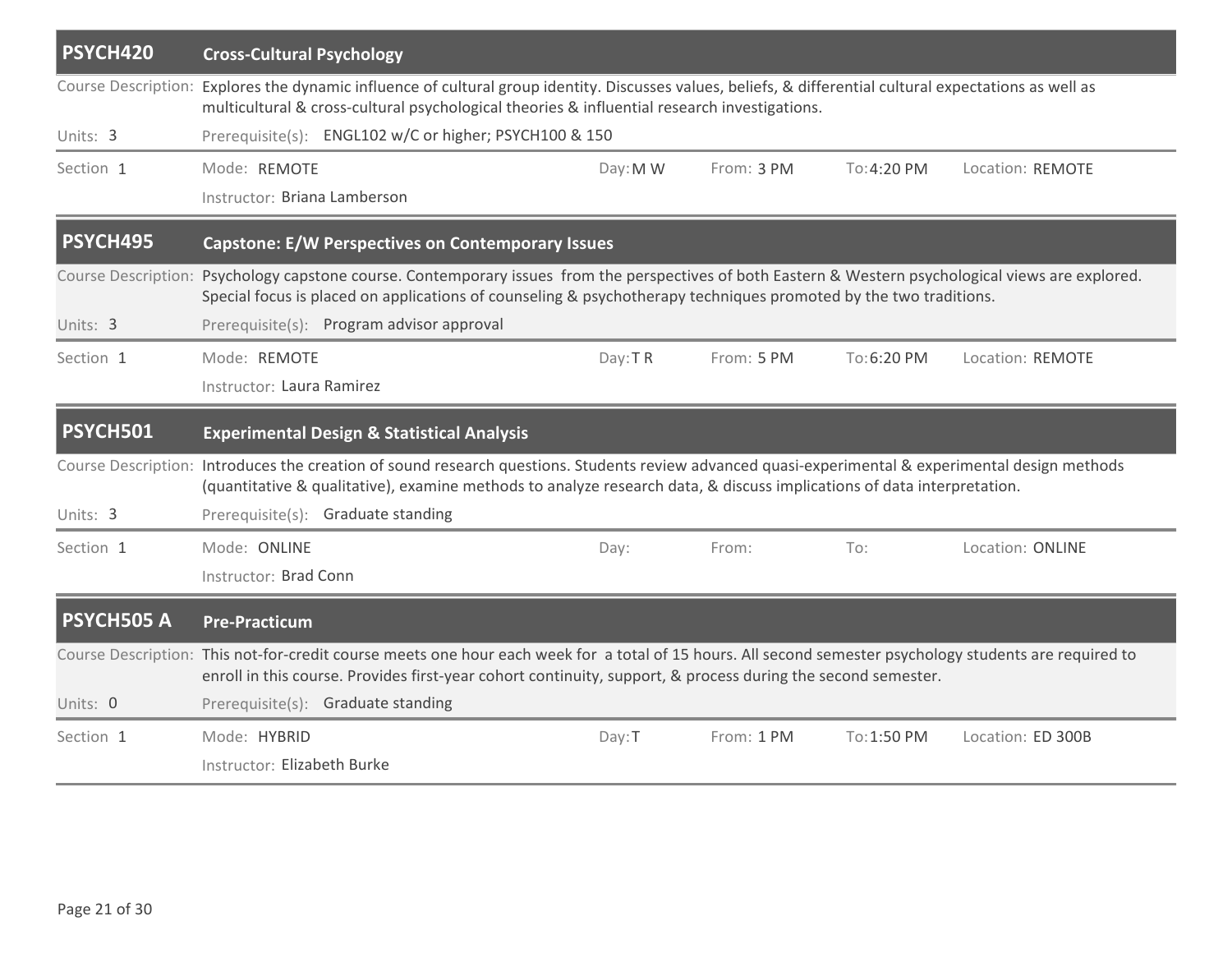| PSYCH530        | Psychopathology                                                                                                                                                                                                                                                                 |        |            |             |                  |
|-----------------|---------------------------------------------------------------------------------------------------------------------------------------------------------------------------------------------------------------------------------------------------------------------------------|--------|------------|-------------|------------------|
|                 | Course Description: Reviews the current taxonomy of Western psychopathology across the lifespan. Introduces etiologies, prevalence, symptoms, &<br>treatments. Opportunities to interact with various consumers & families of consumers of mental health services are provided. |        |            |             |                  |
| Units: 3        | Prerequisite(s): Graduate standing                                                                                                                                                                                                                                              |        |            |             |                  |
| Section 1       | Mode: HYBRID CAMPUS                                                                                                                                                                                                                                                             | Day: R | From: 2 PM | To: 4:50 PM | Location: AD 206 |
|                 | Instructor: Ali-Reza Chavoshian                                                                                                                                                                                                                                                 |        |            |             |                  |
| <b>PSYCH536</b> | <b>Marriage &amp; Family Therapy I: Families</b>                                                                                                                                                                                                                                |        |            |             |                  |
|                 | Course Description: Surveys contemporary, multicultural, & contextual analyses of major models of couples & family therapy, the integration of various<br>approaches in relationship therapy, & the process & outcome research that document the state of MFT effectiveness.    |        |            |             |                  |
| Units: 3        | Prerequisite(s): Graduate standing                                                                                                                                                                                                                                              |        |            |             |                  |
| Section 1       | Mode: CAMPUS                                                                                                                                                                                                                                                                    | Day: W | From: 6 PM | To: 8:50 PM | Location: AD 215 |
|                 | Instructor: Timothy Leslie                                                                                                                                                                                                                                                      |        |            |             |                  |
| <b>PSYCH551</b> | Theories II: Buddhist-Inspired Evidence-Based Practice                                                                                                                                                                                                                          |        |            |             |                  |
|                 | Course Description: A follow-up course to PSYCH 531, designed to expand students' knowledge & experiences in counseling & helping skills.                                                                                                                                       |        |            |             |                  |
| Units: 3        | Prerequisite(s): PSYCH531                                                                                                                                                                                                                                                       |        |            |             |                  |
| Section 1       | Mode: CAMPUS                                                                                                                                                                                                                                                                    | Day: R | From: 2 PM | To: 4:50 PM | Location: AD 215 |
|                 | Instructor: Elizabeth Burke                                                                                                                                                                                                                                                     |        |            |             |                  |
| <b>PSYCH556</b> | <b>Marriage &amp; Family Therapy II: Couples</b>                                                                                                                                                                                                                                |        |            |             |                  |
|                 | Course Description: A continuation of PSYCH 536, expanding students' systemic understanding of the major models of couples & family therapy.                                                                                                                                    |        |            |             |                  |
| Units: 3        | Prerequisite(s): PSYCH536                                                                                                                                                                                                                                                       |        |            |             |                  |
| Section 1       | Mode: REMOTE                                                                                                                                                                                                                                                                    | Day: W | From: 5 PM | To: 7:50 PM | Location: ED 307 |
|                 | Instructor: Danielle Rowe                                                                                                                                                                                                                                                       |        |            |             |                  |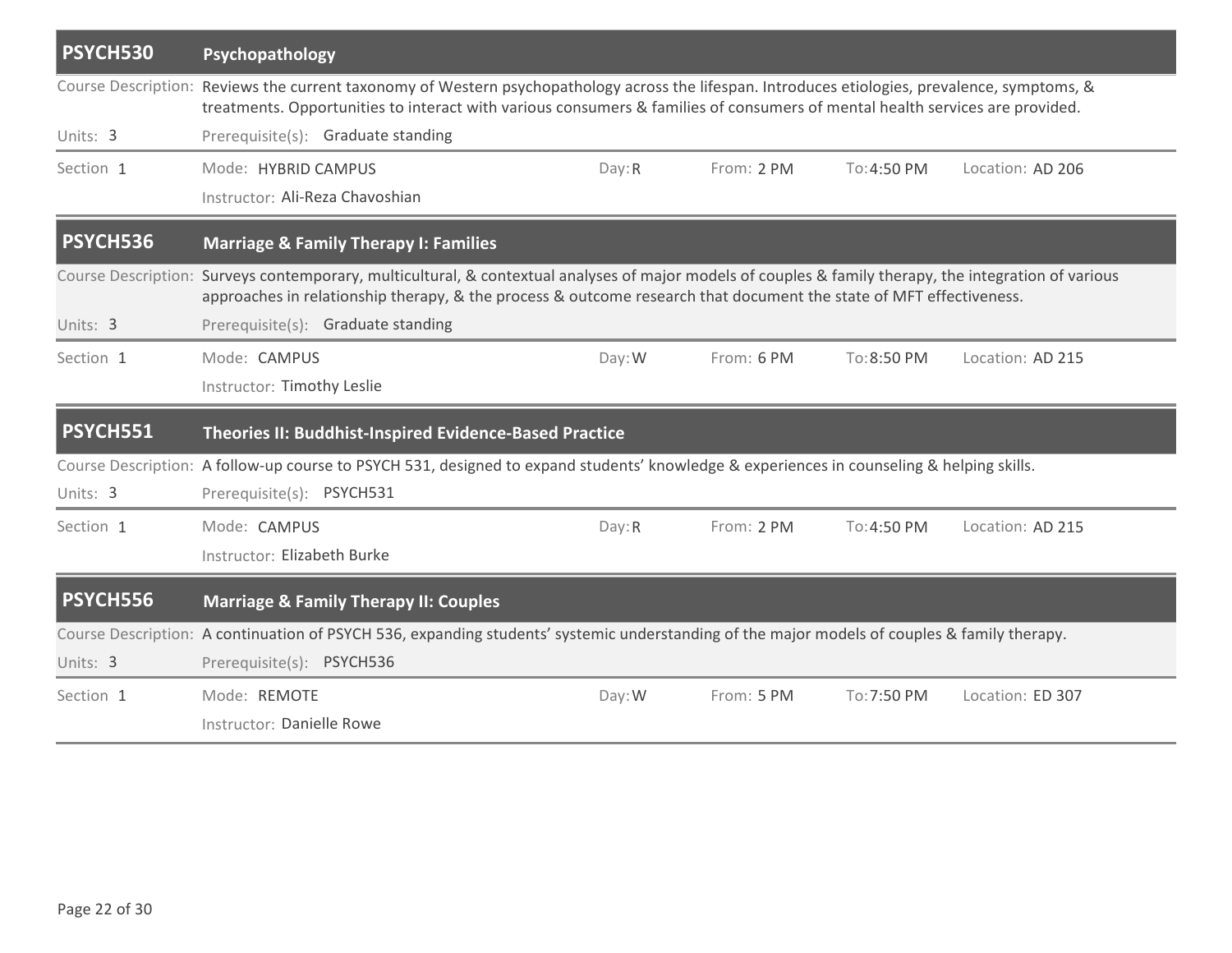| PSYCH600        | <b>Group Psychotherapy</b>                                                                                                                                                                                                                                                          |        |            |             |                  |
|-----------------|-------------------------------------------------------------------------------------------------------------------------------------------------------------------------------------------------------------------------------------------------------------------------------------|--------|------------|-------------|------------------|
|                 | Course Description: Provides clinical understanding of group development, dynamics, & counseling theories. Discusses group leadership styles, basic &<br>advanced methods & skills, & approaches to conducting group counseling as well as cultural/ethical issues & limitations.   |        |            |             |                  |
| Units: 3        | Prerequisite(s): 18 units graduate work in Psychology or Buddhist Chaplaincy                                                                                                                                                                                                        |        |            |             |                  |
| Section 1       | Mode: REMOTE                                                                                                                                                                                                                                                                        | Day: W | From: 2 PM | To: 4:50 PM | Location: AD 205 |
|                 | Instructor: Jem Powell                                                                                                                                                                                                                                                              |        |            |             |                  |
| <b>PSYCH607</b> | <b>Advanced Seminar in Culture &amp; Psychotherapy</b>                                                                                                                                                                                                                              |        |            |             |                  |
|                 | Course Description: Expands awareness, knowledge, & skills in multicultural MFT competency & sensitivity, with a focus upon psychotherapeutic processes<br>honoring diverse identities/experiences such as race, ethnicity, spirituality, sexual orientation, gender, & disability. |        |            |             |                  |
| Units: 3        | Prerequisite(s): 18 units graduate work in Psychology                                                                                                                                                                                                                               |        |            |             |                  |
| Section 1       | Mode: REMOTE                                                                                                                                                                                                                                                                        | Day: W | From: 6 PM | To:8:50 PM  | Location: AD 206 |
|                 | Instructor: Jem Powell                                                                                                                                                                                                                                                              |        |            |             |                  |
|                 |                                                                                                                                                                                                                                                                                     |        |            |             |                  |
| PSYCH633        | Sex, Sexuality, & Gender                                                                                                                                                                                                                                                            |        |            |             |                  |
|                 | Course Description: Seminar on human sexuality: the physiological, psychological, & sociocultural variables associated with sexual identity & sexual behavior,<br>with an emphasis upon sexual dysfunctions.                                                                        |        |            |             |                  |
| Units: 3        | Prerequisite(s): 18 units graduate work in Psychology                                                                                                                                                                                                                               |        |            |             |                  |
| Section 1       | Mode: REMOTE                                                                                                                                                                                                                                                                        | Day: T | From: 3 PM | To:5:50 PM  | Location: AD 206 |
|                 | Instructor: Tomeka Davis                                                                                                                                                                                                                                                            |        |            |             |                  |
| <b>PSYCH651</b> | <b>Buddhist Psychology &amp; Addiction</b>                                                                                                                                                                                                                                          |        |            |             |                  |
|                 | Course Description: Examines the theories, etiology, assessment, diagnosis, & treatment of alcohol & substance use disorders & addiction through the lenses<br>of resiliency, recovery, medical, & Buddhist psychology models, with special attention to co-occurring disorders.    |        |            |             |                  |
| Units: 3        | Prerequisite(s): 18 units graduate work in Psychology                                                                                                                                                                                                                               |        |            |             |                  |
| Section 1       | Mode: CAMPUS                                                                                                                                                                                                                                                                        | Day: R | From: 5 PM | To: 7:50 PM | Location: AD 205 |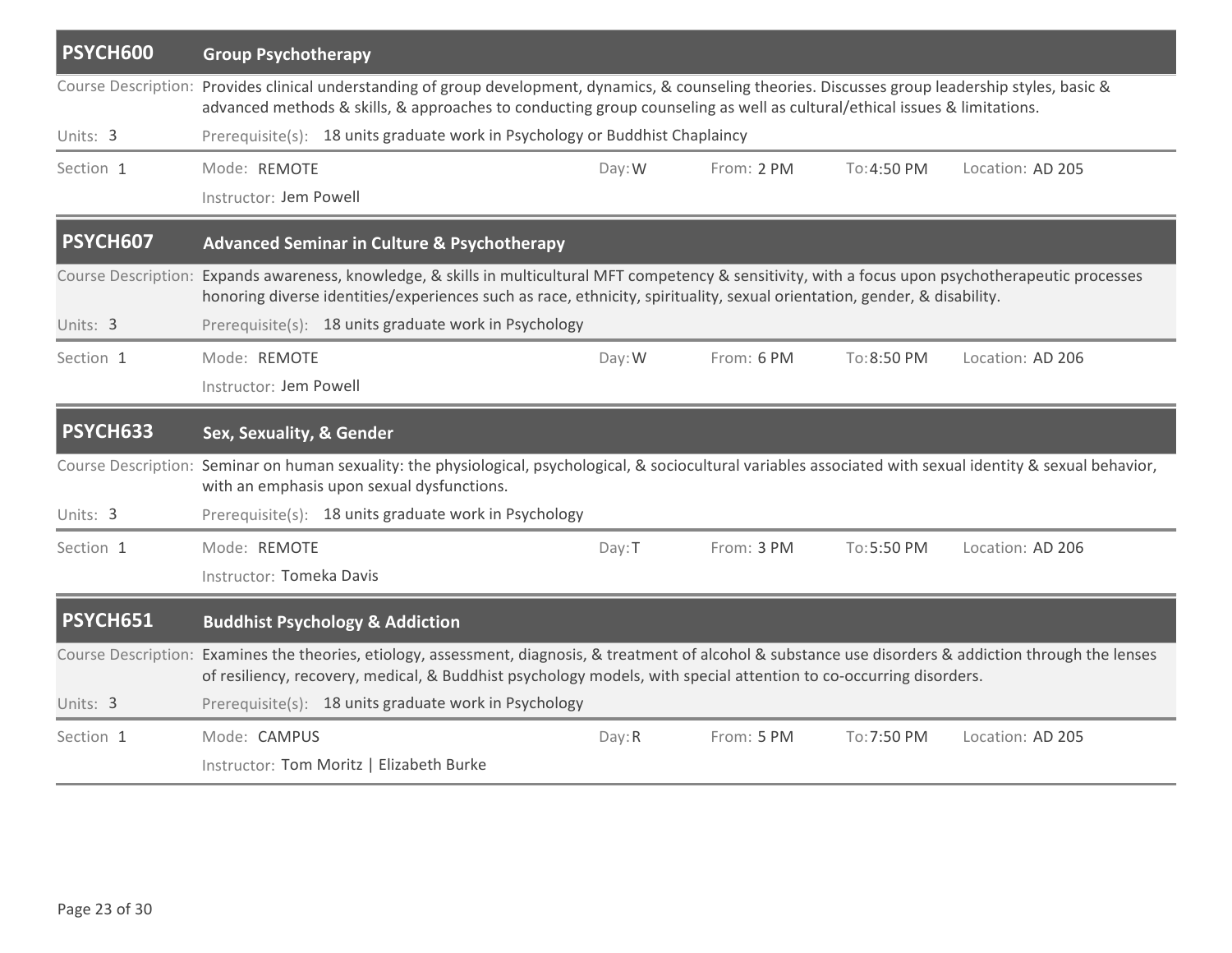| PSYCH700                           | Practicum                                                                                                                                                                                                                                                                            |        |            |             |                   |
|------------------------------------|--------------------------------------------------------------------------------------------------------------------------------------------------------------------------------------------------------------------------------------------------------------------------------------|--------|------------|-------------|-------------------|
|                                    | Course Description: Clinical experience at an approved practicum site with a focus on multicultural psychotherapy theory & related interventions. Coursework<br>focuses on group consultation, assessment, case conceptualization, intervention, self-of-the-therapist, & self-care. |        |            |             |                   |
| Units: 3                           | Prerequisite(s): 18 units & chair's approval                                                                                                                                                                                                                                         |        |            |             |                   |
| Section 1                          | Mode: CAMPUS                                                                                                                                                                                                                                                                         | Day: T | From: 6 PM | To:8:50 PM  | Location: ED 300B |
|                                    | Instructor: Timothy Leslie                                                                                                                                                                                                                                                           |        |            |             |                   |
| PSYCH710                           | <b>Advanced Practicum</b>                                                                                                                                                                                                                                                            |        |            |             |                   |
|                                    | Course Description: Provides continued support for students' hands-on clinical experience.                                                                                                                                                                                           |        |            |             |                   |
| Units: 3                           | Prerequisite(s): PSYCH700                                                                                                                                                                                                                                                            |        |            |             |                   |
| Section 1                          | Mode: CAMPUS                                                                                                                                                                                                                                                                         | Day: T | From: 6 PM | To: 8:50 PM | Location: ED 300B |
|                                    | Instructor: Timothy Leslie                                                                                                                                                                                                                                                           |        |            |             |                   |
| <b>PSYCH712</b>                    | <b>Continuing Practicum</b>                                                                                                                                                                                                                                                          |        |            |             |                   |
|                                    | Course Description: Provides continued support for students' supervised clinical experience beyond the 6 units required for graduation. Units do not count<br>toward graduation.                                                                                                     |        |            |             |                   |
| Units: 3                           | Prerequisite(s): Chair's approval                                                                                                                                                                                                                                                    |        |            |             |                   |
| Section 1                          | Mode: CAMPUS                                                                                                                                                                                                                                                                         | Day: T | From: 6 PM | To: 8:50 PM | Location: ED 300B |
|                                    | Instructor: Timothy Leslie                                                                                                                                                                                                                                                           |        |            |             |                   |
| <b>REL322</b>                      | <b>Living Buddhism</b>                                                                                                                                                                                                                                                               |        |            |             |                   |
|                                    | Course Description: Half-semester course introduces students to the philosophy & practice of Buddhism in a contemporary setting. Culminates in a multi-<br>day/night retreat at Hsi Lai Temple where students experience life in a contemplative setting.                            |        |            |             |                   |
| Units: 3                           | Prerequisite(s): ENGL101 w/C or higher                                                                                                                                                                                                                                               |        |            |             |                   |
| Section 1                          | Mode: CAMPUS                                                                                                                                                                                                                                                                         | Day:F  | From: 2 PM | To: 4:50 PM | Location: ED 300A |
|                                    | Instructor: Shou-Jen Kuo                                                                                                                                                                                                                                                             |        |            |             |                   |
| Retreat cancelled. Meets 16 weeks. |                                                                                                                                                                                                                                                                                      |        |            |             |                   |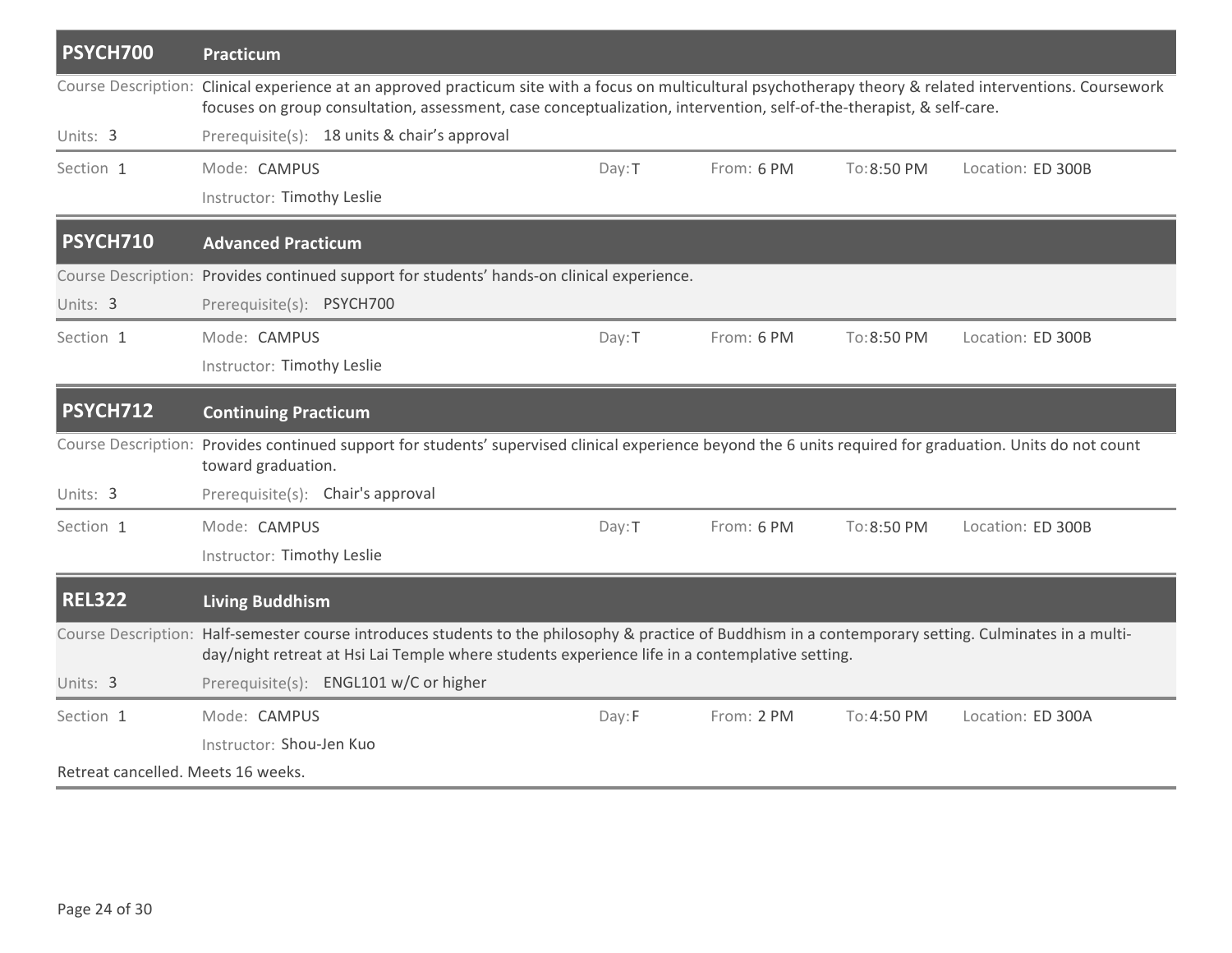| <b>REL585</b> | <b>Religion &amp; Environmentalism</b>                                                                                                                                                                                                                                                 |        |                                               |              |                   |
|---------------|----------------------------------------------------------------------------------------------------------------------------------------------------------------------------------------------------------------------------------------------------------------------------------------|--------|-----------------------------------------------|--------------|-------------------|
|               | Course Description: Examines the renegotiation of existing traditions and emergence of new religiosities as a response to the threat of global environmental<br>catastrophe.                                                                                                           |        |                                               |              |                   |
| Units: 3      | Prerequisite(s): Graduate standing                                                                                                                                                                                                                                                     |        |                                               |              |                   |
| Section 1     | Mode: CAMPUS                                                                                                                                                                                                                                                                           | Day: W | From: 9 AM                                    | To: 11:50 AM | Location: ED 300A |
|               | Instructor: Jens Reinke                                                                                                                                                                                                                                                                |        |                                               |              |                   |
| <b>REL607</b> | <b>Research Methods</b>                                                                                                                                                                                                                                                                |        |                                               |              |                   |
|               | Course Description: Develops skills essential for engaging in research at the doctoral level. Covers the full process of writing a research paper through final<br>presentation of research results. Introduces library-based & electronic resources & relevant software applications. |        |                                               |              |                   |
| Units: 3      | Prerequisite(s): Graduate standing                                                                                                                                                                                                                                                     |        |                                               |              |                   |
| Section 1     | Mode: CAMPUS                                                                                                                                                                                                                                                                           | Day: T | From: 1 PM                                    | To: 3:50 PM  | Location: ED 332  |
|               | Instructor: Shou-Jen Kuo                                                                                                                                                                                                                                                               |        |                                               |              |                   |
| <b>REL622</b> | <b>Developments in Buddhist Philosophy</b>                                                                                                                                                                                                                                             |        |                                               |              |                   |
|               | Course Description: Conducts philosophical & critical analysis of Buddhist thought, including topics such as philosophical justification &/or critiques of Buddhist<br>ideas, Buddhist epistemology, ontology, & phenomenology.                                                        |        |                                               |              |                   |
| Units: 3      | Prerequisite(s): REL600 or 606                                                                                                                                                                                                                                                         |        |                                               |              |                   |
| Section 1     | Mode: CAMPUS                                                                                                                                                                                                                                                                           | Day: M | From: 1 PM                                    | To:3:50 PM   | Location: ED 300A |
|               | Instructor: William Chu                                                                                                                                                                                                                                                                |        |                                               |              |                   |
| <b>REL636</b> | <b>Seminar: Buddhist Texts in Translation</b>                                                                                                                                                                                                                                          |        |                                               |              |                   |
|               | Course Description: Analysis & close reading of one or more Buddhist literary works in English translation, supplemented with relevant secondary scholarship.<br>Topic to be announced each semester.                                                                                  |        |                                               |              |                   |
| Units: 3      | Prerequisite(s): REL600 or 606; Waived for BC                                                                                                                                                                                                                                          |        |                                               |              |                   |
| Section 1     | Mode: CANCELLED                                                                                                                                                                                                                                                                        | Day: R | From: 2 PM                                    | To:4:50 PM   | Location:         |
|               | Instructor:                                                                                                                                                                                                                                                                            |        | TOPIC: Readings of Lotus Sutra/Platform Sutra |              |                   |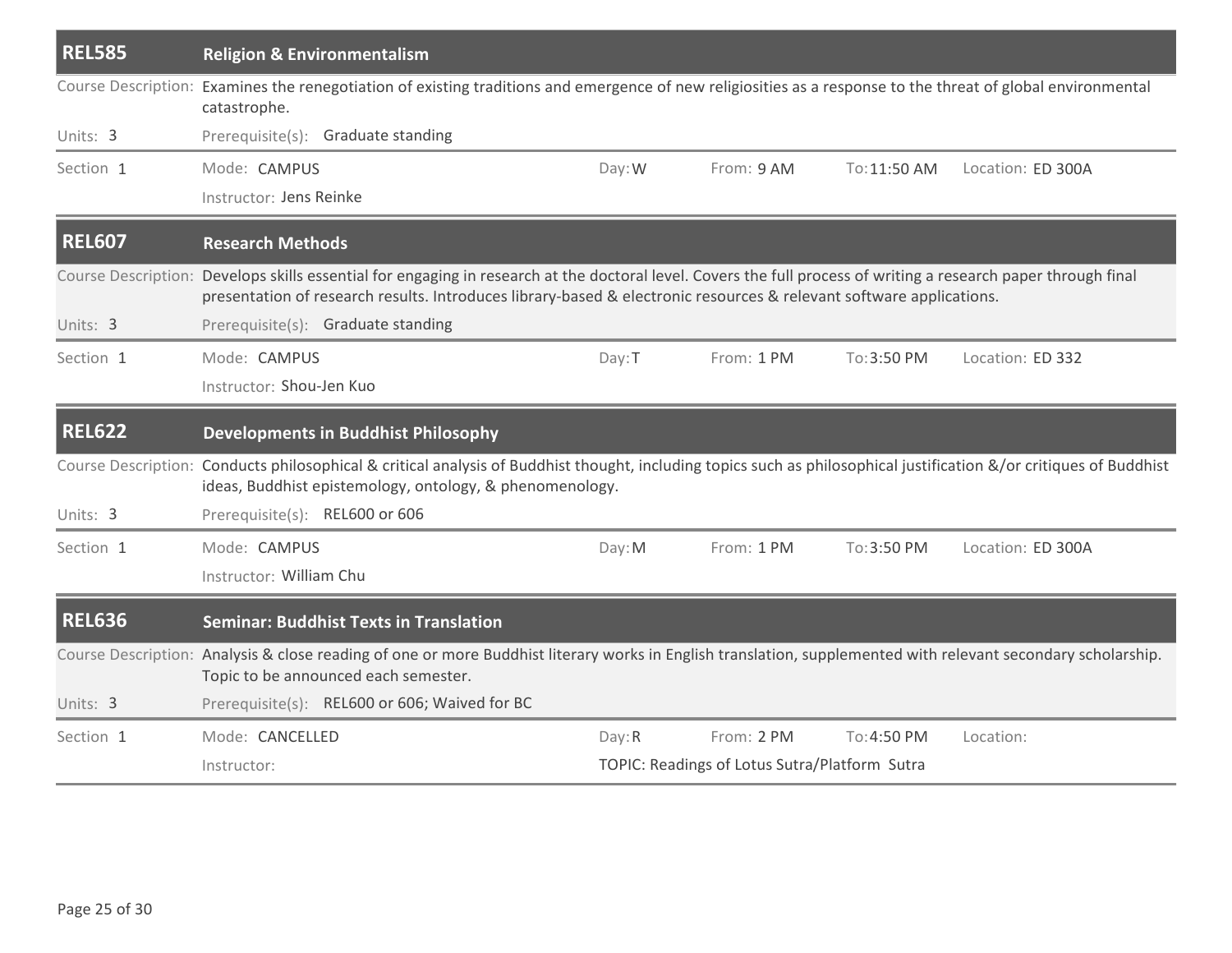| <b>REL639</b>          | <b>Topics in the Study of Religion</b>                                                                                                                                                              |                         |                                                 |              |                   |
|------------------------|-----------------------------------------------------------------------------------------------------------------------------------------------------------------------------------------------------|-------------------------|-------------------------------------------------|--------------|-------------------|
|                        | Course Description: Seminar in special area of interest in religious studies. Topic to be announced each semester.                                                                                  |                         |                                                 |              |                   |
| Units: 3               | Prerequisite(s): REL600 or 606                                                                                                                                                                      |                         |                                                 |              |                   |
| Section 1              | Mode: CANCELLED                                                                                                                                                                                     | Day:                    | From:                                           | To:          | Location:         |
|                        | Instructor:                                                                                                                                                                                         |                         | TOPIC: Religion & Environmentalism - see REL585 |              |                   |
| Course recoded REL585. |                                                                                                                                                                                                     |                         |                                                 |              |                   |
| <b>REL641</b>          | <b>Topics in Buddhist Studies</b>                                                                                                                                                                   |                         |                                                 |              |                   |
|                        | Course Description: Seminar in special area of interest in Buddhist Studies. Topic to be announced each semester. Course may be taken a maximum of three<br>times for credit with advisor approval. |                         |                                                 |              |                   |
| Units: 3               | Prerequisite(s): BTHE 600 or REL 600                                                                                                                                                                |                         |                                                 |              |                   |
| Section 1              | Mode: HYBRID REMOTE                                                                                                                                                                                 | Day: F                  | From: 6:30 PM                                   | To:8:30 PM   | Location: REMOTE  |
|                        | Instructor: Lewis Lancaster                                                                                                                                                                         |                         | TOPIC: Buddhism in the Pre-Global Era           |              |                   |
| Remote schedule TBD    |                                                                                                                                                                                                     |                         |                                                 |              |                   |
|                        |                                                                                                                                                                                                     |                         |                                                 |              |                   |
| <b>REL645</b>          | <b>Seminar: Regional Buddhist Traditions</b>                                                                                                                                                        |                         |                                                 |              |                   |
|                        | Course Description: A regional study of Buddhism & Buddhist traditions. Regional focus is announced each semester & may include India, Southeast Asia,<br>Central Asia, & East Asia.                |                         |                                                 |              |                   |
| Units: 3               | Prerequisite(s): REL600 or 606; Waived for BC                                                                                                                                                       |                         |                                                 |              |                   |
| Section 2              | Mode: CAMPUS                                                                                                                                                                                        | Day: T                  | From: 9 AM                                      | To: 11:50 AM | Location: ED 307  |
|                        | Instructor: Miroj Shakya                                                                                                                                                                            |                         | <b>TOPIC: Tibetan Buddhism</b>                  |              |                   |
| Section 1              | Mode: CAMPUS                                                                                                                                                                                        | Day: M                  | From: 4 PM                                      | To:6:50 PM   | Location: ED 332  |
|                        | Instructor: William Chu                                                                                                                                                                             | <b>TOPIC: East Asia</b> |                                                 |              |                   |
| <b>REL657</b>          | <b>Humanistic Buddhism &amp; Current Issues</b>                                                                                                                                                     |                         |                                                 |              |                   |
|                        | Course Description: Study of Humanistic Buddhism movements in response to emergent issues encountered in modern society.                                                                            |                         |                                                 |              |                   |
| Units: 3               | Prerequisite(s): none                                                                                                                                                                               |                         |                                                 |              |                   |
| Section 1              | Mode: CAMPUS                                                                                                                                                                                        | Day: R                  | From: 9 AM                                      | To: 11:50 AM | Location: ED 300B |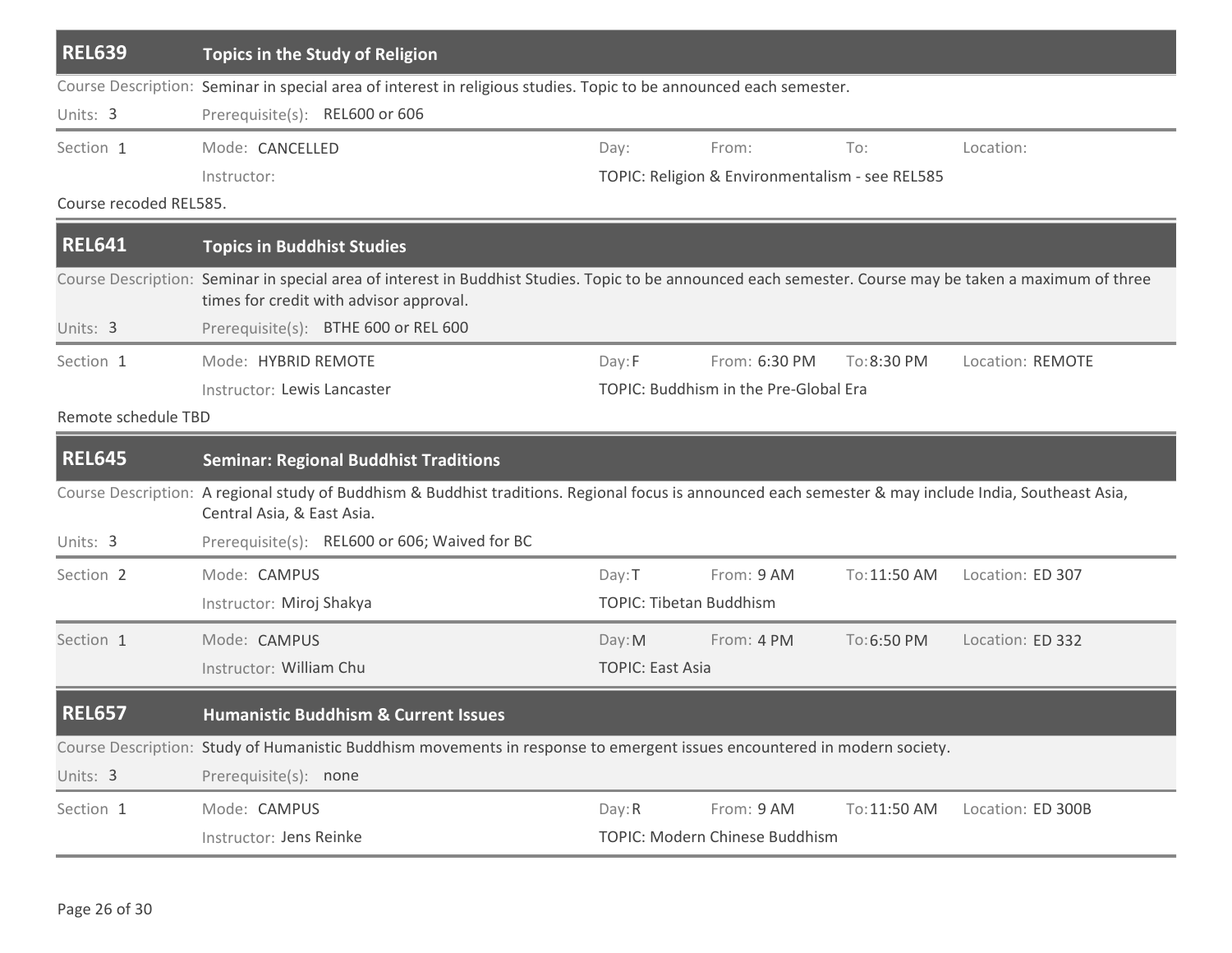| <b>REL698B</b> | <b>Dissertation Writing Seminar</b>                                                                                                                                                                                                                                         |                  |  |  |  |
|----------------|-----------------------------------------------------------------------------------------------------------------------------------------------------------------------------------------------------------------------------------------------------------------------------|------------------|--|--|--|
|                | Course Description: Review & develop strategies for dissertation writing. Topics include Buddhist-inspired strategies for writing & completing the dissertation.<br>Students are expected to complete a solid draft of one chapter of their dissertation or analogous goal. |                  |  |  |  |
| Units: 3       | Prerequisite(s): Candidacy Status                                                                                                                                                                                                                                           |                  |  |  |  |
| Section 1      | Mode: REMOTE<br>Day: T<br>From: 1 PM<br>To: 3:50 PM                                                                                                                                                                                                                         | Location: REMOTE |  |  |  |
|                | Instructor: William Chu                                                                                                                                                                                                                                                     |                  |  |  |  |
| <b>REL705</b>  | <b>Qualifying Examination Preparation</b>                                                                                                                                                                                                                                   |                  |  |  |  |
|                | Course Description: Individual study for PhD qualifying examination preparation.                                                                                                                                                                                            |                  |  |  |  |
| Units: 3       | Prerequisite(s): Chair's approval                                                                                                                                                                                                                                           |                  |  |  |  |
| Section 1      | Mode: Independent                                                                                                                                                                                                                                                           |                  |  |  |  |
|                | Instructor: Miroj Shakya                                                                                                                                                                                                                                                    |                  |  |  |  |
| <b>REL710</b>  | <b>Dissertation Research</b>                                                                                                                                                                                                                                                |                  |  |  |  |
|                | Course Description: Research for the dissertation. Upon advancement to candidacy & after completion of all coursework, students maintain continuous<br>enrollment by registering for this course each semester until successful completion of 12-unit research requirement. |                  |  |  |  |
| Units: 3       | Prerequisite(s): Candidacy Status                                                                                                                                                                                                                                           |                  |  |  |  |
| Section 1      | Mode: Independent                                                                                                                                                                                                                                                           |                  |  |  |  |
|                | Instructor: Dissertation Chair                                                                                                                                                                                                                                              |                  |  |  |  |
| <b>REL715</b>  | <b>Continuous Enrollment Research</b>                                                                                                                                                                                                                                       |                  |  |  |  |
|                | Course Description: Required for PhD students who have successfully completed all course & research requirements but must remain in continuous<br>enrollment each semester until completion of exam, dissertation, etc.                                                     |                  |  |  |  |
| Units: 1-3     | Prerequisite(s): Candidacy Status                                                                                                                                                                                                                                           |                  |  |  |  |
| Section 1      | Mode: Independent                                                                                                                                                                                                                                                           |                  |  |  |  |
|                | Instructor: Dissertation Chair                                                                                                                                                                                                                                              |                  |  |  |  |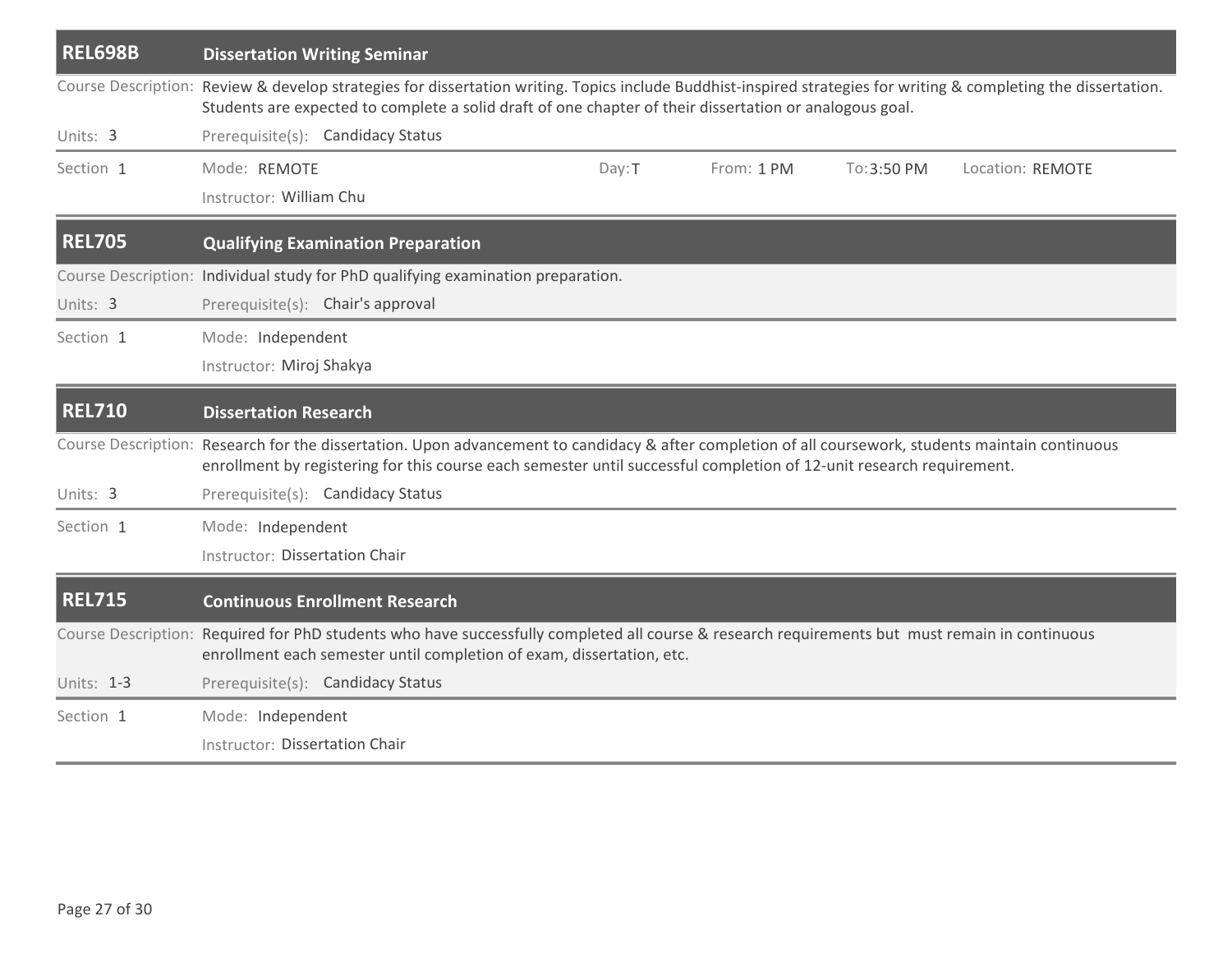| SNSK500B        | <b>First Year Sanskrit II</b>                                                                                                                                                                                                                                                                                                          |          |               |              |                   |
|-----------------|----------------------------------------------------------------------------------------------------------------------------------------------------------------------------------------------------------------------------------------------------------------------------------------------------------------------------------------|----------|---------------|--------------|-------------------|
| Units: 3        | Course Description: Phonology, morphology, & syntax of the Sanskrit language with an emphasis on reading selected Sanskrit texts.<br>Prerequisite(s): SNSK500A                                                                                                                                                                         |          |               |              |                   |
| Section 1       | Mode: HYBRID CAMPUS<br>Instructor: Miroj Shakya                                                                                                                                                                                                                                                                                        | Day: W   | From: 1 PM    | To:3:50 PM   | Location: ED 307  |
| <b>SPCH101</b>  | <b>Oral Communication</b>                                                                                                                                                                                                                                                                                                              |          |               |              |                   |
| Units: 3        | Course Description: Training in clear & effective public speaking, including impromptu & extemporaneous styles. Students prepare & deliver engaging,<br>audience-centered presentations. Emphasis on interpersonal communication as a building block to communicating publicly.<br>Prerequisite(s): ENGL100B w/B- or higher (if req'd) |          |               |              |                   |
| Section 1       | Mode: CAMPUS<br>Instructor: Jennifer Avila                                                                                                                                                                                                                                                                                             | Day: M W | From: 5:30 PM | To:6:50 PM   | Location: ED 300A |
| <b>SRVLG100</b> | <b>Service Learning</b>                                                                                                                                                                                                                                                                                                                |          |               |              |                   |
|                 | Course Description: Supervised service learning experiences in the local community. Examines social justice issues such as violence against women, hunger,<br>homelessness, & environmental justice. Learning is both theoretical & experiential.                                                                                      |          |               |              |                   |
| Units: 1        | Prerequisite(s): none                                                                                                                                                                                                                                                                                                                  |          |               |              |                   |
| Section 1       | Mode: CAMPUS<br>Instructor: John Freese                                                                                                                                                                                                                                                                                                | Day: M   | From: 11 AM   | To: 12:30 PM | Location: AD 205  |
| <b>TESOL430</b> | <b>Language Testing</b>                                                                                                                                                                                                                                                                                                                |          |               |              |                   |
|                 | Course Description: Explores language assessment principles & theories. Course focuses on analyzing & designing language skills test instruments for practical<br>application in English learner classroom with an emphasis on test construction validity, reliability, & fairness.                                                    |          |               |              |                   |
| Units: 3        | Prerequisite(s): LANG301, TESOL400, & TESOL420                                                                                                                                                                                                                                                                                         |          |               |              |                   |
| Section 1       | Mode: CAMPUS<br>Instructor: Kim Nguyen                                                                                                                                                                                                                                                                                                 | Day: T   | From: 9 AM    | To: 11:50 AM | Location: AD 204  |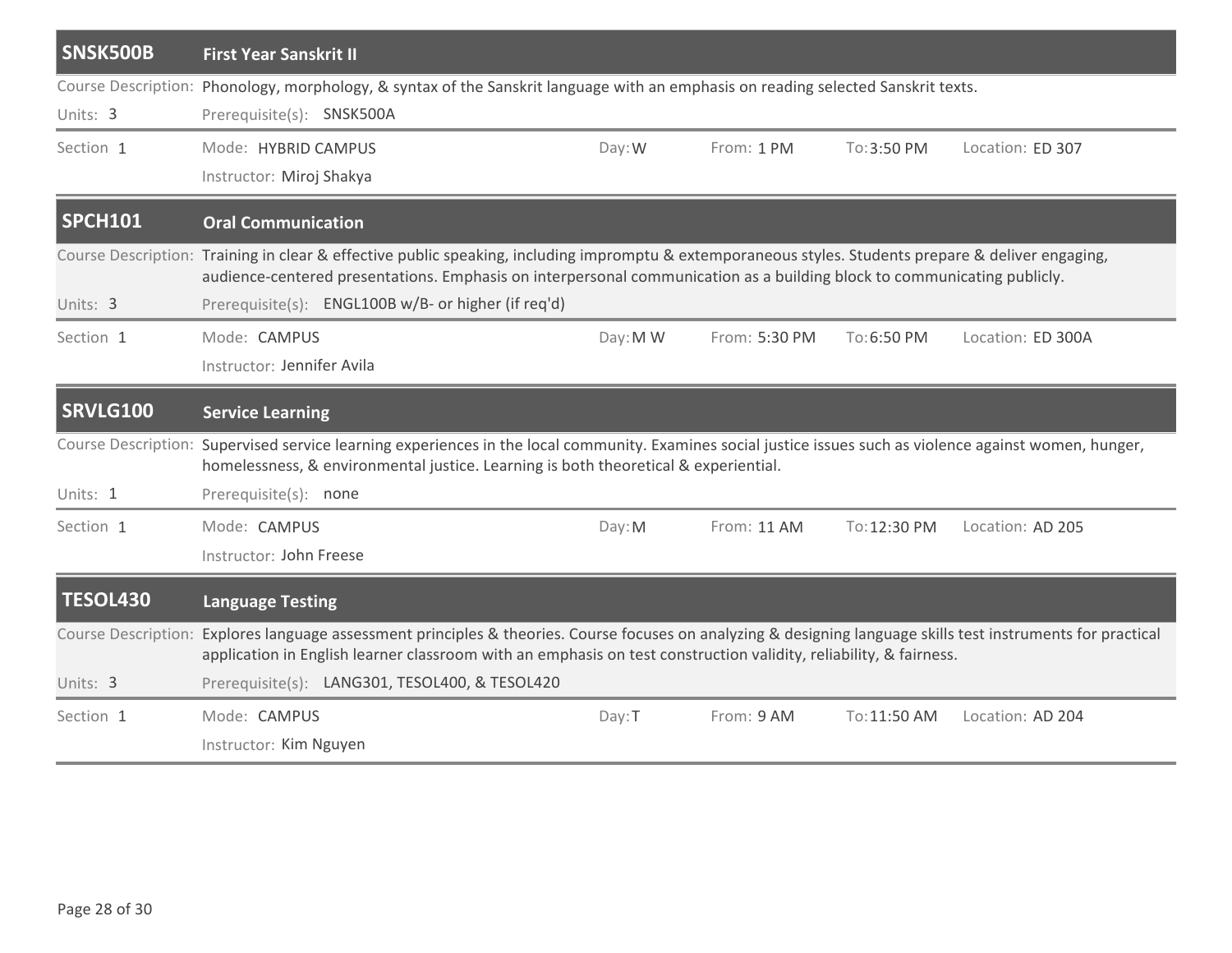| <b>TESOL450</b> | <b>Syllabus &amp; Material Design</b>                                                                                                                                                                                                                                            |        |             |              |                      |
|-----------------|----------------------------------------------------------------------------------------------------------------------------------------------------------------------------------------------------------------------------------------------------------------------------------|--------|-------------|--------------|----------------------|
|                 | Course Description: Focuses on curriculum, lesson planning, techniques & material design. Special emphasis is placed on course & syllabus construction,<br>planning goals & objectives, & creating English language instructional activities & materials for classroom teaching. |        |             |              |                      |
| Units: 3        | Prerequisite(s): LANG301, TESOL400, & TESOL420                                                                                                                                                                                                                                   |        |             |              |                      |
| Section 1       | Mode: CAMPUS                                                                                                                                                                                                                                                                     | Day: R | From: 9 AM  | To: 11:50 AM | Location: AD 206     |
|                 | Instructor: Shana Wright                                                                                                                                                                                                                                                         |        |             |              |                      |
| <b>TESOL460</b> | <b>Capstone: Practicum in TESOL</b>                                                                                                                                                                                                                                              |        |             |              |                      |
|                 | Course Description: Curriculum design for the English language learning classroom. Upon completion of the practicum, students undergo a comprehensive<br>exam to complete the certificate program.                                                                               |        |             |              |                      |
| Units: 3        | Prerequisite(s): LANG301, TESOL400, & TESOL420                                                                                                                                                                                                                                   |        |             |              |                      |
| Section 1       | Mode: HYBRID CAMPUS                                                                                                                                                                                                                                                              | Day:F  | From: 10 AM | To: 12:50 PM | Location: ED 300A    |
|                 | Instructor: Jonathan Berk                                                                                                                                                                                                                                                        |        |             |              |                      |
|                 | Concurrently enrolled with TESOL 460 CE Comprehensive Exam                                                                                                                                                                                                                       |        |             |              |                      |
| <b>WELL151</b>  | <b>African Drumming</b>                                                                                                                                                                                                                                                          |        |             |              |                      |
|                 | Course Description: Introduction to traditional African rhythms from Nigeria, Mali, Haiti, and Egypt. Explores the sacred and healing functions of drumming in<br>the African cultural context. Emphasizes the multiple benefits of drumming to the body and mind.               |        |             |              |                      |
| Units: 1        | Prerequisite(s): None                                                                                                                                                                                                                                                            |        |             |              |                      |
| Section 1       | Mode: CAMPUS                                                                                                                                                                                                                                                                     | Day: W | From: 11 AM | To: 12:20 PM | Location: Auditorium |
|                 | Instructor: John Freese                                                                                                                                                                                                                                                          |        |             |              |                      |
| <b>WEXP499</b>  | <b>Work Experience</b>                                                                                                                                                                                                                                                           |        |             |              |                      |
|                 | Course Description: For students working to gain skills & experience integral to their course of study. Performance evaluated by site supervisor & faculty of<br>record.                                                                                                         |        |             |              |                      |
| Units: 1 - 3    | Prerequisite(s): Chair's approval; DSO approval if F-1.                                                                                                                                                                                                                          |        |             |              |                      |
| Section 1       | Mode: N/A                                                                                                                                                                                                                                                                        |        |             |              |                      |
|                 | Instructor: Department Chair                                                                                                                                                                                                                                                     |        |             |              |                      |